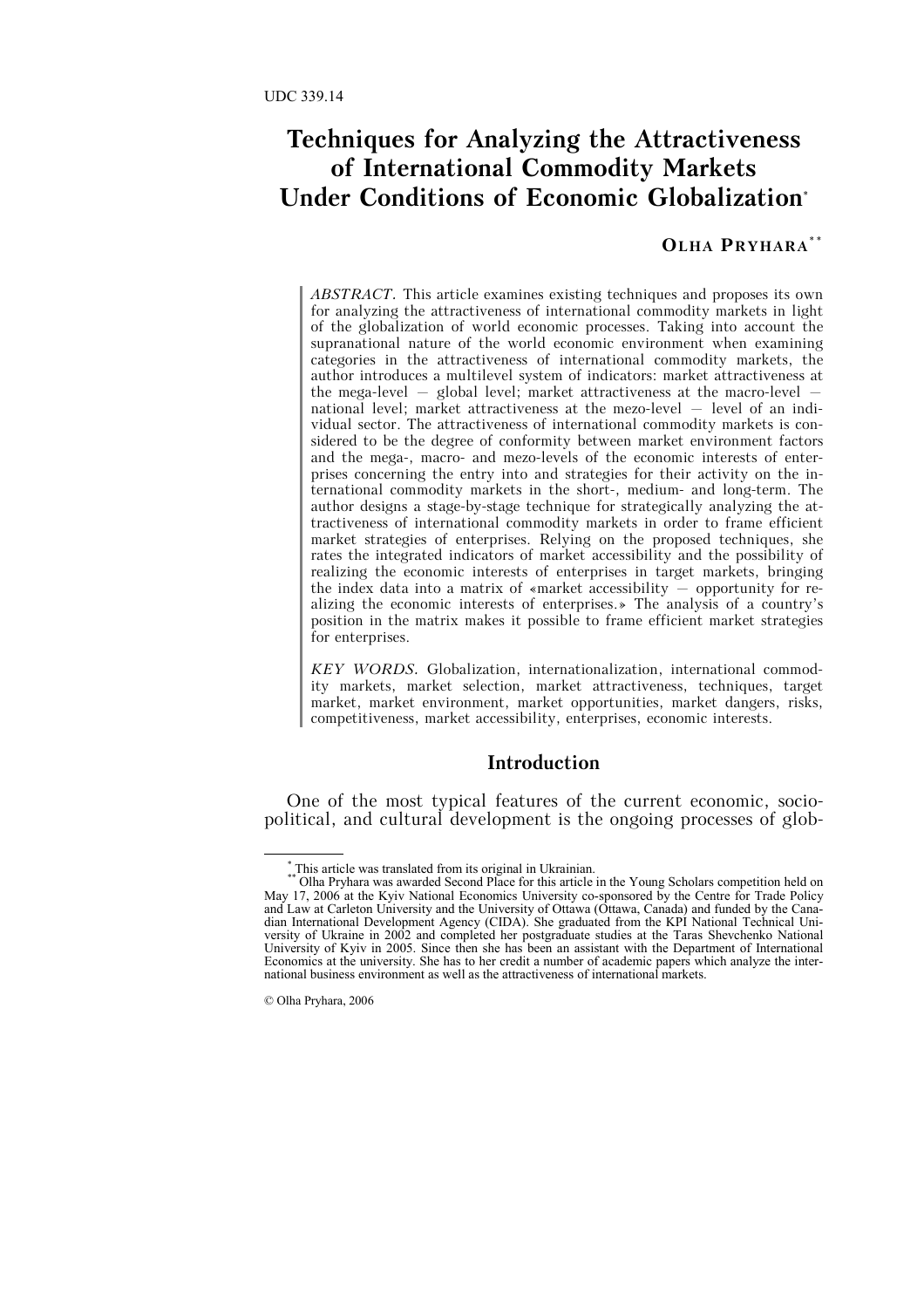alization that have an objective nature and are the result of the evolution of the world economy. The invigoration of internationalization and globalization of the world economy has opened up national economies and the general liberalization of foreign economic relations, thus promoting the involvement of national enterprises in the global economic system.

Export-oriented enterprises should take into account the impact of the dynamic world economy and analyze more thoroughly the environment for international business in order to choose attractive markets for such business. Globalization means national economies establish direct relations with the world economy, the deep reciprocal influences of such relations, thus requiring an in-depth calculation of given features under consideration and that pertain to opportunities for enterprises to enter international markets. Of special importance for such entries is the evaluation of international commodity markets, which must take into account the specifics of the international business environment.

Although a large body of literature has examined issues pertaining to selection of markets that are attractive to business, there are practically no studies that define the economic content of the concept of commodity market attractiveness and the process for analyzing international commodity markets, as well as issues concerning the framing of efficient market strategies on behalf of national enterprises for international commodity markets.

Let us begin by considering the concept of the attractiveness of international commodity markets and the existing techniques for choosing markets that are attractive to international business.

## **The Essence of the Concept of Attractiveness of International Commodity Markets**

In considering this concept an analysis of scientific studies on the attractiveness of international commodity markets allows us to single out the following approaches:

1. The concept *attractiveness of international commodity markets* is usually used within the context of evaluating and choosing international markets for business and is linked with an analysis of how external factors of the market environment impact on the activity of enterprises entering these markets<sup>1</sup>.

<sup>&</sup>lt;sup>1</sup> *Mezhdunarodny marketinh*. [Y.Azarian. International Marketing. Kyiv. Studcenter Publishers, 1998, p. 200].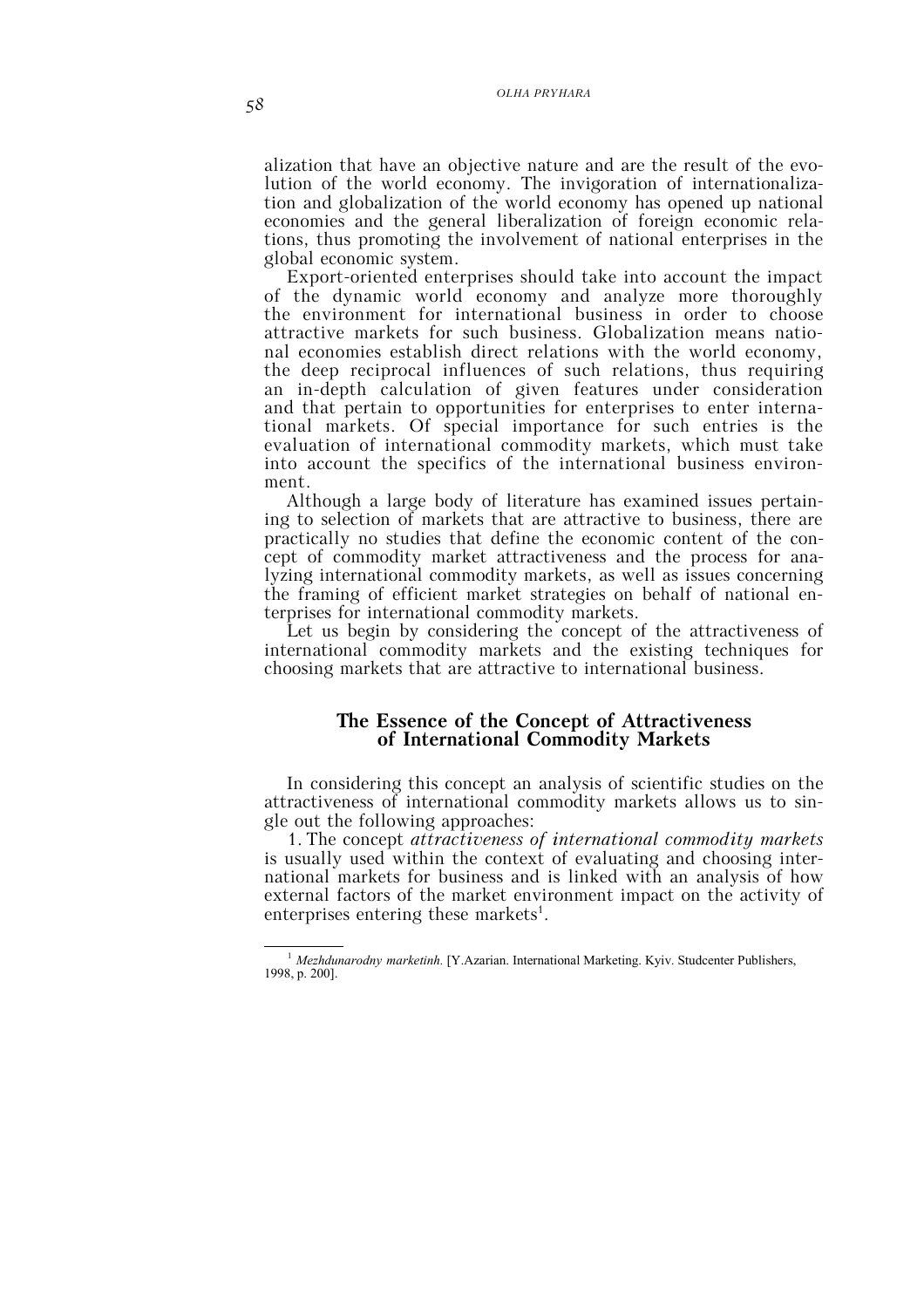2. *Attractiveness* is considered within the context of a *sector's attractiveness* in scientific studies devoted to the strategic analysis of an enterprise's activity and strategic management<sup>2</sup>.

*Mezhdunarodnoye kommercheskoye delo.* [I.Grechikova. International Commercial Business. Moscow. Banks and Exchanges. 1996, p. 201].

*Ekonomicheskaya strategiya firmy: Uchebnoye posobiye.* [Economic Strategy of a Company. Manual. Edited by A.Gradov. St.Petersbrug. Special Literature Publishers, 1999, p. 589].

G.Daniels, Li Radeba. International Business: External En-vironment and Business Transactions. Translated from English, sixth edition. Moscow. Delo Publishers, 1998, p. 784.

*Cateora Philip R*. International marketing. — 9 ed. — Boston. Mass.etc.: Irwin: McGraw-Hill, 1996. — 772 p.; Macmillan H., *Tampoe M*. Strategic Management: Process, Content, and Implementation. — Oxford: Oxford UP, 2000. — 361 p.; Маджаро С. Международный маркетинг / Пер. с англ. —

М.,1987. (S.Madjaro. International Marketing. Translated from English. Moscow, 1987).

P.Gake, P.Jackson. Learn to Analyze the Market. Lviv. Sabre-Svitlo Ukrainian-American Foundation, 1995, p.270.<br>
<sup>2</sup> O.Vikhanskhy. Strategic Management. Moscow. Gardariki Publishers, 2003,

p. 292]).

*Aaker David A*. Strategic market management. — 3. ed. — N.Y. etc.: Wiley, 1992. — 394 p.; *Jenster P., Hussey D*. Сompany Analysis. Determining strategic capability. John Wiley & Sons, Ltd.,  $2001$ 

*Doyle Peter*. Marketing Management and Strategy. Prentice Hall, 1994;

 $\overline{a}$ 

*Kotler*. Marketing Management: Analysis, Planning, Implementation, and Control. 7th edition. Prentice Hall, 1991;

A.Tompson, A.Strikland. Strategic Management. Translated from English. Banks and Exchanges. Moscow. UNITA Publishers, 1998, p. 576.

*Hollensen S.* Global Marketing: a Market-Responsive Approach. Pearson Education, 2000;

G.Lamben. Market-Oriented Management. Translated from English. St.Petersbrug. Piter Pub-lishers, 2004, p. 800).<br><sup>3</sup> *Porter M. E.* Competitive Strategy: Techniques for Analyzing Industries and Competitors. — New

York, N.Y.: Free Press, 1980. — 396 с.;

Porter M. E. Competition in Global Industries. — Boston, Mass.: Harvard Business School Press,  $1986 - 581c$ 

*Natsionalni ekonomiky v globalnomu konku-rentnomu seredovyshchi.* [Y.Pakhomov, D.Lukianenko, B.Hubsky. National Economies in a Global Competitive Environment. Kyiv. Ukraina Publishers. 1997, p.237]

*Konkurentsiya: analiz, strategiya i praktika.* [G.Azoyev. Competition: Analysis and Practice. Moscow. Center for Economics and Marketing. 2000, p. 208].

*Svitova ekonomika.* [A.Filipenko, V.Budkin, O.Veklych, S.Hodun, M.Dudchenko.Kyiv. Lybid Publishers, 2001, p.582].

59

*Mezhdunarodny marketing* [G.Bakiyev, S.Nkikiforova. International Marketing*.* St.Petersburg. Piter Publishers, 2001, p. 512].

*Vyvoz kapitala: svoya kompaniya za rubezhom. Posobiye dlya predprini-matelei.* [A.Bulatov. Export of Capital: Your Company Abroad. Manual for Businessmen. Moscow. BEK Publishers, 1996, p. 304]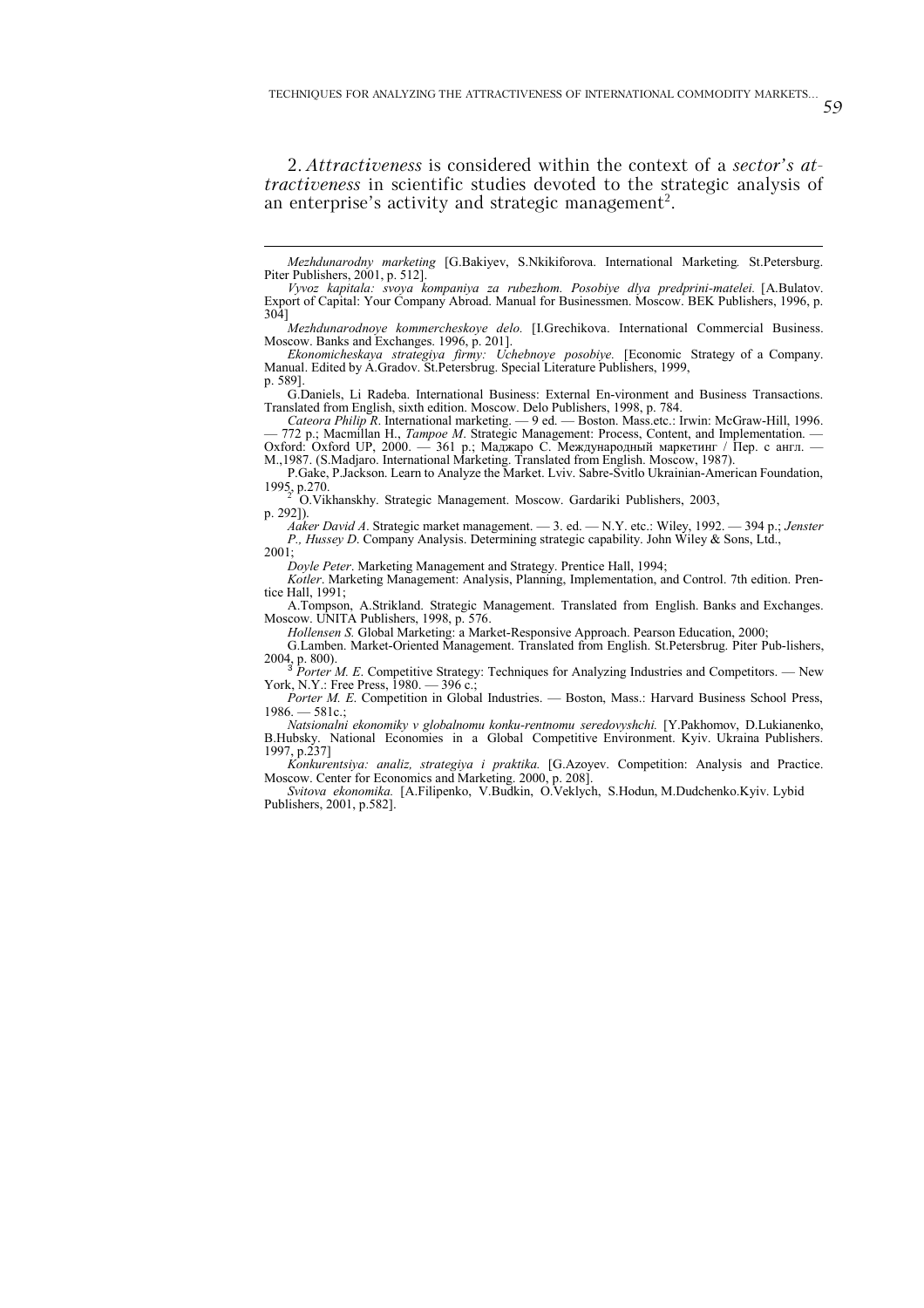#### *OLHA PRYHARA*

3. *Market attractiveness* is considered along with the *competitive situation of the market and the competitiveness of enterprises and the national economy*<sup>3</sup> *.*

When examining market attractiveness, most authors associate it with market indicators that evaluate the business climate. Let us consider in greater detail the expressed viewpoints on the concept of attractiveness of international commodity markets.

The *first approach* is based on the concept of *attractiveness of international commodity markets* and is linked with the analysis of how external factors of the market environment impact on the activity of enterprises entering these markets.

A widespread approach to evaluating the attractiveness of a country's business climate is the application of different indicators and publications of information agencies offering analytical evaluations and integral risk indicators along with corresponding investment ratings analyzing the factors of a country's political, economic, and sociocultural environment as well as its resources and infrastructure. Such magazines as *Economy* and *The Economist* publish country ratings. Moreover, the techniques of SJ Rundt Associates are used to rate a country's risks and rank it by degree of unstable development<sup>4</sup>.

The *second approach* to defining the concept of *market attractiveness* is based on its consideration of *sector attractiveness* in scientific sources that are dedicated to questions pertaining to the strategic analysis of activities of enterprises and strategic management.

This understanding of *market attractiveness* became widespread with the application of the method of portfolio analysis of the activity of diversified companies in the construction of the General Electric matrix. Specialists in strategic management, who use this matrix, refer to different approaches to determine the indicators of a sector's attractiveness, and which are the most explicitly reflected in the proposed list of criteria. A. Tompson and A. Strikland refer to the following criteria in determining long-term sector attractiveness: the capacity of a market and its growth rates, technological requirements, level of competition, entry and exit barriers, seasonal and cyclical fluctuations, requirements in capital investment, dangers and opportunities of developing sectors, profits of a sector (past and future), impact of social and environmental factors, and state regulation<sup>5</sup>.

 <sup>4</sup> *Marketing v mezhdunarodnom biznesse.*[Y.Avdokushin. Marketing in International Business. Manual. Moscow. Dashkov & Co. Publishing-Trade Corporation. 2002, p. 88].<br><sup>5</sup> A.Tompson, A.Strikland. Strategic Management. Translated from English. Banks and Exchanges.

Moscow. UNITA Publishers, 1998, p.400.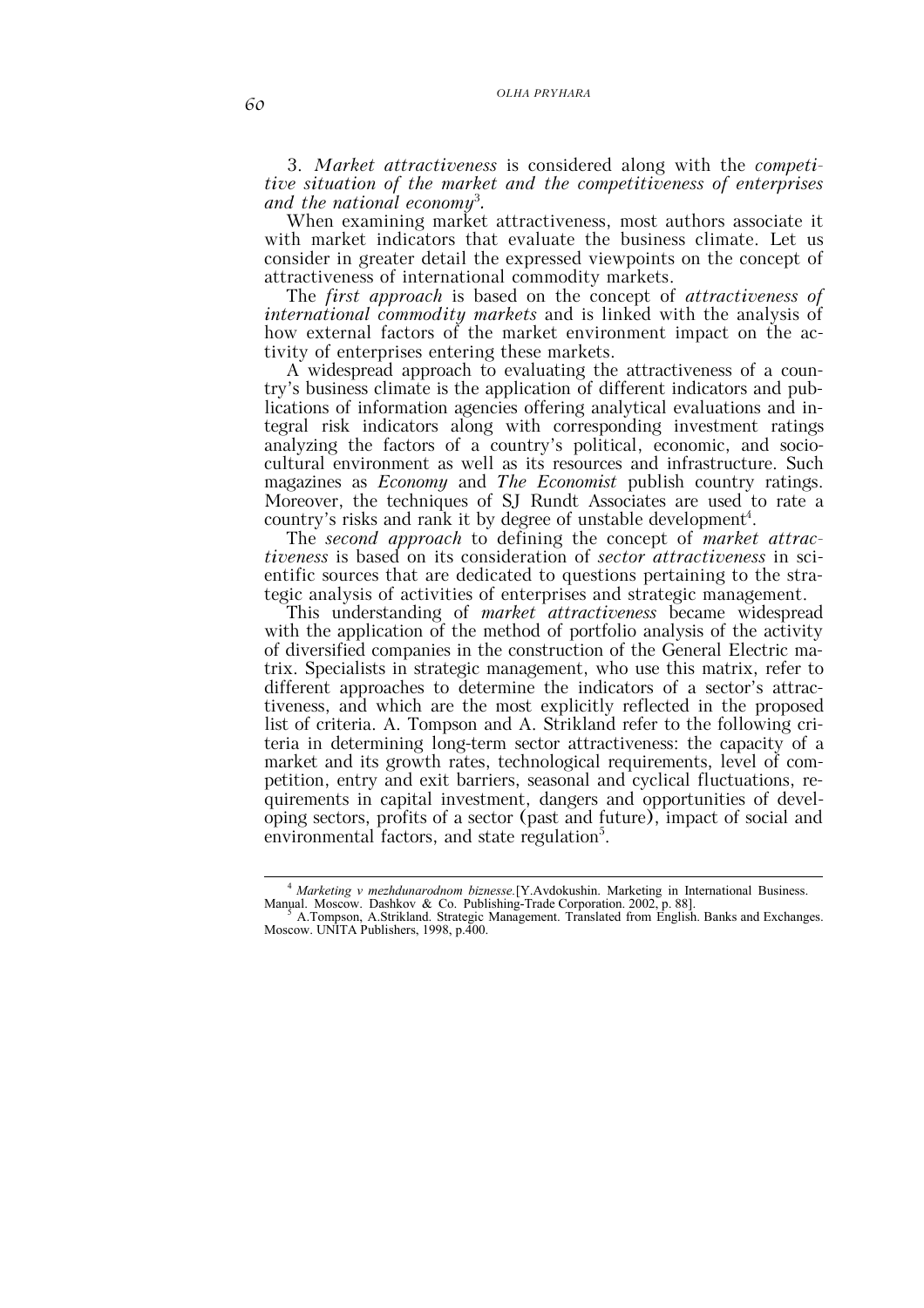Under the *third approach* the concept of *market attractiveness* is considered in a number of publications along with the concept of the *competitive situation in the market and the competitiveness of enterprises* M. Porter points out that this concept is interrelated and dependent on the concept of the *competitive situation in the market.* His concepts of a country's competitive advantage («Porter diamond») and five forces of competition, which determine a sector's profitability<sup>6</sup>, are elemental in determining the attractiveness of commodity markets and gained wide currency in economic literature. In our opinion, the important feature of this approach is its attention to a country's environment and its interaction with the environments of other countries in strengthening and shaping conditions for the favorable activity of foreign enterprises in the markets of a given country.

These approaches reflect only some aspects of a market's attractiveness. However, when evaluating the attractiveness of a market, many other indicators of its development should be considered. Taking into account the supranational nature of the world economic environment when examining the concept of the attractiveness of international commodity markets, this article introduces a multilevel system of indicators:

• market attractiveness at mega-level – global level;

• market attractiveness at the macro-level  $-$  national level;

• market attractiveness at the mezo-level  $-$  level of an individual sector.

Considering the attractiveness of international commodity markets at the mega-level, it is important to account for the global nature of the world economic space and the following global economic factors should be evaluated: the state of development of the world economy, international factor markets, the level of transnationalization and regional integration, as well factors in the supranational and inter-state regulation of international economic relations. In view of the attractiveness of international commodity markets at the macro-level, it is important to emphasize the external environment of international markets, the degree of attractiveness to national businesses as a whole, its market environment according to political, legal, economic, socio-cultural, scientific, technological, demographic, natural and geographic factors. The attractiveness of international commodity markets should also be considered according to

 $\frac{1}{6}$ <sup>6</sup> M. Porter. Competition. Translated from English. Moscow. Williams Publishing House, 2002, p. 174).

*Marketingovye issledovaniya.* [A.Starostina. Marketing Research. Moscow. Williams Pub-lishing House, 2001, p. 31].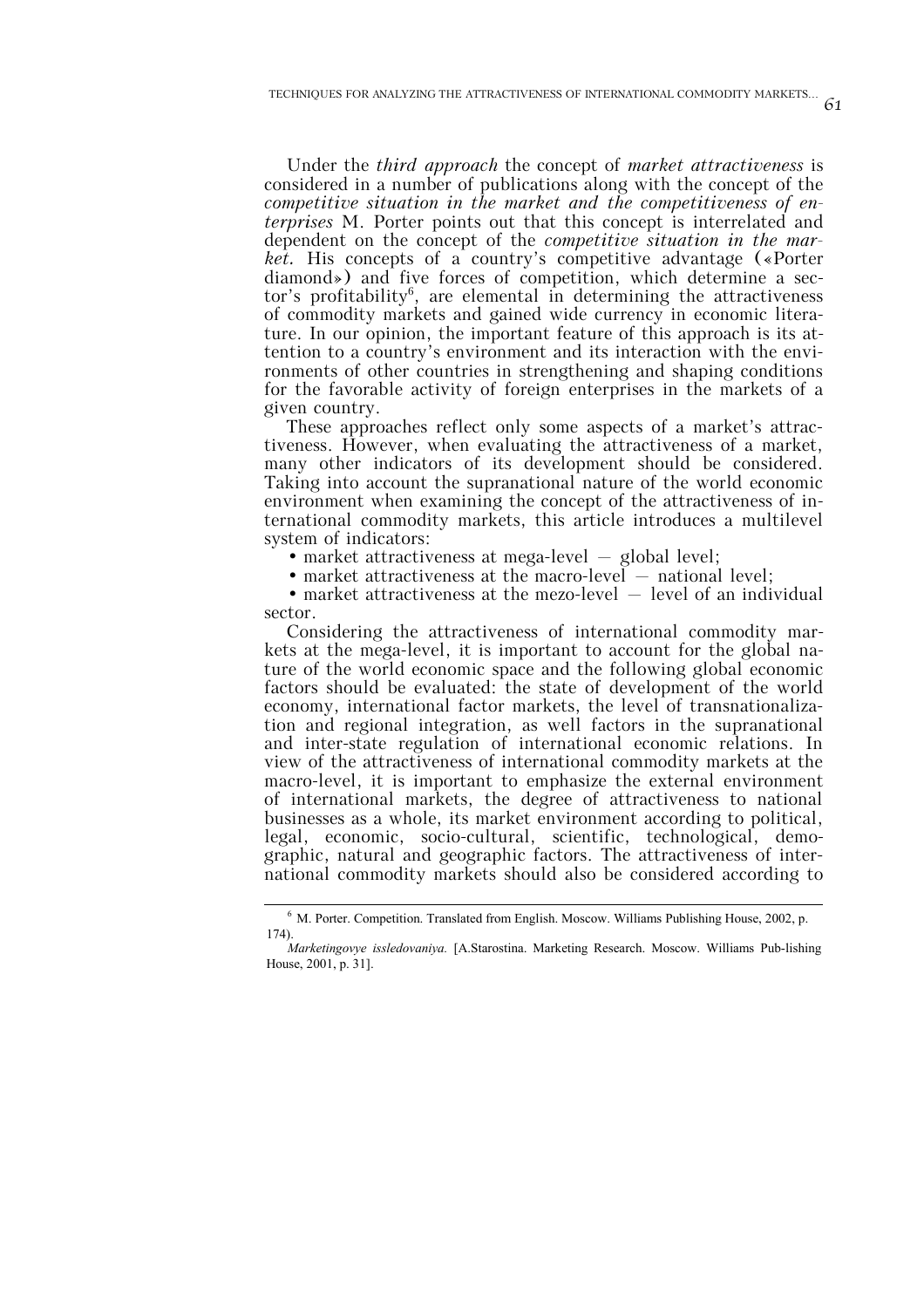### *OLHA PRYHARA*

a list of factors at the mezo-level, the level of individual sectors, since the high attractiveness of a country's business environment and the positive dynamics of its market factors may not signify that the sector market of a country is sufficiently developed and attractive. Indicators of the attractiveness of international commodity markets at the mezolevel include the capacity of a sectoral market, growth rate of the sector market, duration of the life cycle of the good on the market, technological requirements, level of competition, entry and exit barriers in the market, as well as seasonal and cyclic fluctuations.

Moreover, market attractiveness will depend on who is carrying out the assessment. In this respect, the attractiveness of international commodity markets for an individual enterprise should be assessed in terms of the possibility of it realizing its own economic interests in that market. From the viewpoint of A.Starostina, economic interests characterize more adequately the activity of the market's economic subjects<sup>7</sup>. Indeed, this is how O'Shaughnessy expressed his approach to defining the concept of a commodity market's attractiveness from the viewpoint of an enterprise's economic interests: the attractiveness of a sector is determined by those factors in the sector and in the market which a company most would like to discover or which it most tries to prevent<sup>8</sup>.

Therefore, when an enterprise enters an international market, it seeks opportunities to match its economic interests with all subjects of the market – consumers, competitors, suppliers, mediators, and state agencies. The enterprise's ability to realize its economic interests changes over time and according to the dynamics of the market environment.

The analysis carried out makes it possible to define the attractiveness of international commodity markets. As an economic category, the *attractiveness of international commodity markets* is characterized by economic relations among the subjects of the international market – consumers, competitors, suppliers, mediators, and state agencies in terms of the reconciliation of their economic interests related to the entry into international commodity markets and strategies of their activity in the international commodity markets over the short, medium and long term. Market at-

 <sup>7</sup> *Marketingovye issledovaniya.* [A.Starostina. Marketing Research. Moscow. Williams Publishing

House, 2001, p. 12].<br>
<sup>8</sup> O'Shaughnessy. Competitive Marketing. Strategic Ap-proach/S.Zhyltsov [translated from English]. St.Petersburg. Piter Publishers, 2002, p.12. English]. St.Petersburg. Piter Publishers, 2002, p.12. <sup>9</sup> *Mizhnarodny marketing.* [T.Tsygankova. International Marketing. Kyiv. Kyiv National

Economics University Publishers, 1998, p. 56].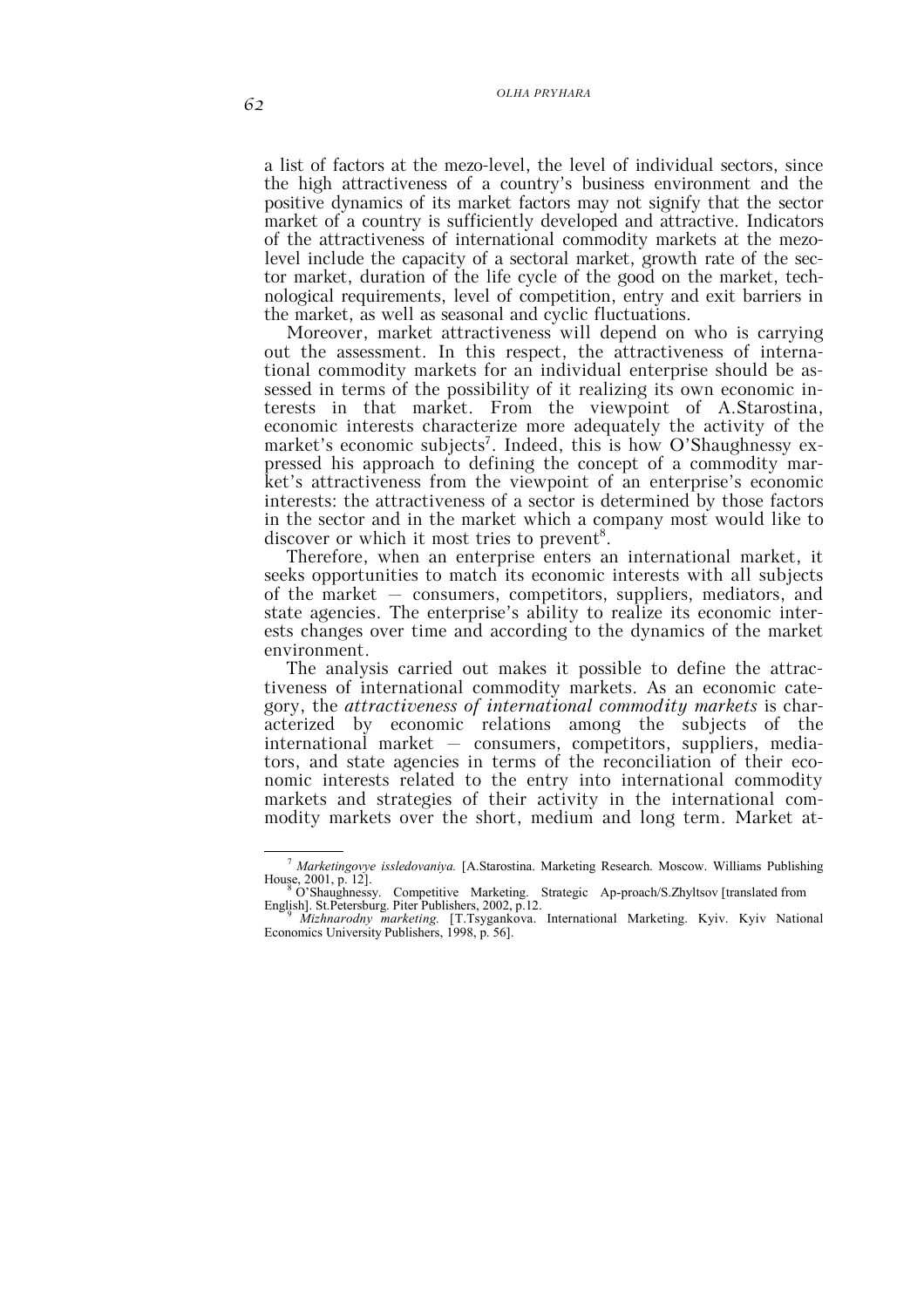tractiveness can be defined as the degree of conformity between the state of market environment factors and ability of the enterprises to realize their economic interests in terms of entry into and strategies of their activity on the international commodity markets.

### **Selection of Attractive Markets by Enterprises for Engaging in International Business**

Depending on the extent to which managerial decisions are justifiable, attractive international markets can be selected in two ways: 1) subjective – relying on personal preferences, subjective feelings and expectations of persons making the decisions; 2) objective  $-$  relying on market research and comparison of objective data.

The objective methods of selecting international markets are essentially filtration methods, i.e. at first the potential markets are identified, then they are evaluated, with the least attractive ones according to different criteria (filters) being excluded in descending order in terms of their significance for the enterprise. The list and number of data criteria vary according to the different approaches of authors.

According to T. Tsyhankova, the objective methods include a discrete and comprehensive (integrated) approach<sup>9</sup>. The comprehensive approach considers a quantitative evaluation of each of the parameters of possible markets according to a system of indicators or an indepth analytical justification under a certain model, which theoretically ensures the highest level of justification. Somewhat simplified and less costly in financial terms is the discrete approach based on the evaluation of a small aggregate of the status of indicators that are the most important for a company and the prospects for development of the market or other criteria.

The successful application of the discrete approach, as a technique for justifying the choice of foreign markets on the basis of two-three analyzed indicators, depends on the correct choice of these indicators. The indicators taken for analysis should: accord with the company's entry into the foreign market; objectively describe the state or specifics of the foreign market's development, and be studied over a certain period of time. Under the discrete approach the principal requirement for the information base should be reliability, trustworthiness, and verification of the chosen indicators.

Among the models widely presented in the literature for selecting attractive foreign markets is the «opportunity-risk» matrix (Borg-Warner method) and the «country's attractiveness  $-$  company's competitiveness» matrix (Ford method), which consider the selection by each specific enterprise of the most important indicators for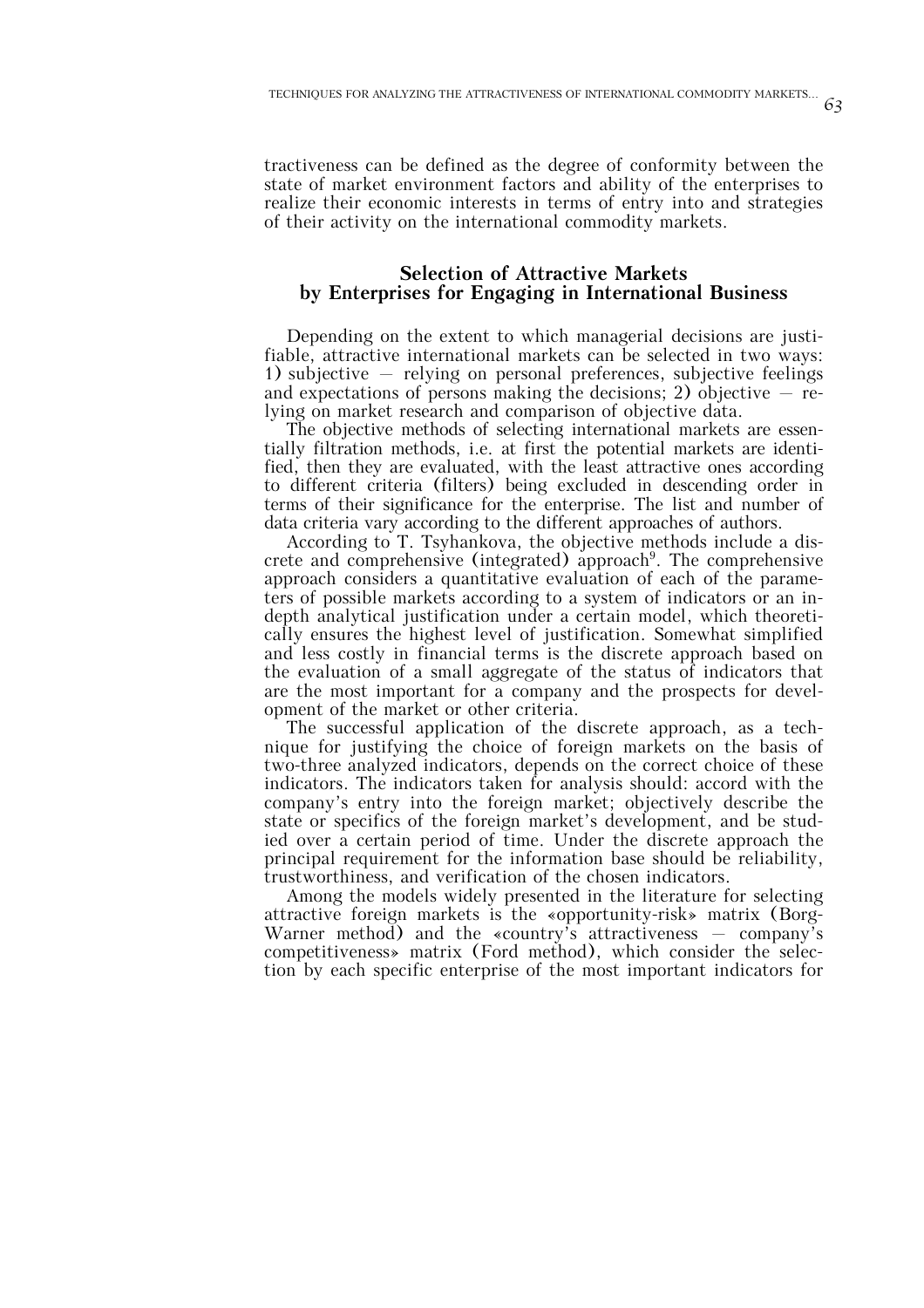it specifically, identification of their statistical significance, and construction of a visual diagram to demonstrate the comparative status of different countries $^{10}$ .

The comprehensive approach implies an all-inclusive analysis and evaluation of the market's indicators and criteria. Among the comprehensive selection methods offered in the literature and attractive for realizing the international market activity of enterprises, the most significant is the analysis of existing opportunities of the international business environment termed as the SLEPT analysis (social/cultural, legal, economic, political, technological) that is used to identify those macro environmental factors (social/cultural, legal, economic, political, technological) that impact the most and may impact on the future of the company's activity on international markets. Also significant among the widespread comprehensive models is the concept of «four filters» of foreign market selection, i.e. step-by-step exclusion of countries according to different criteria<sup>11</sup>.

Apart from the complexity and high cost of research, the application of comprehensive methods of market selection has a number of marked advantages, the most decisive of which is the analysis of market attractiveness by quantitative and qualitative characteristics of the market relative to the enterprise's opportunities and needs. Yet the list of data of market characteristics that have to be analyzed requires in some cases a clearer systematization. For more objective decisions on the choice of an international market, a combination of discrete and comprehensive methods of analysis should be applied, since the final decision on the future target market is made on the basis of comparing markets according to several of the most important criteria.

### **Steps for Analyzing the Attractiveness of International Commodity Markets**

As examined above, the attractiveness of an international market is determined by the degree of conformity between the status of market environmental factors and the ability of enterprises to realize their economic interests in entering international markets. We suggest applying the concept of *market accessibility*, which is a set of

 $10$  G.Daniels, Li Radeba. International Business: Ex-ternal Environment and Business Transactions.<br>Translated from English, sixth edition. Moscow. Delo Publishers, 1998, pp. 520—522. Translated from English, sixth edition. Moscow. Delo Publishers, 1998, pp. 520—522.<br><sup>11</sup> *Konkurentsiya: analiz, strategiya i praktika*. [G.Azoyev. Competition: Analysis and Practice.

Moscow. Center for Economics and Marketing. 2000, p. 208].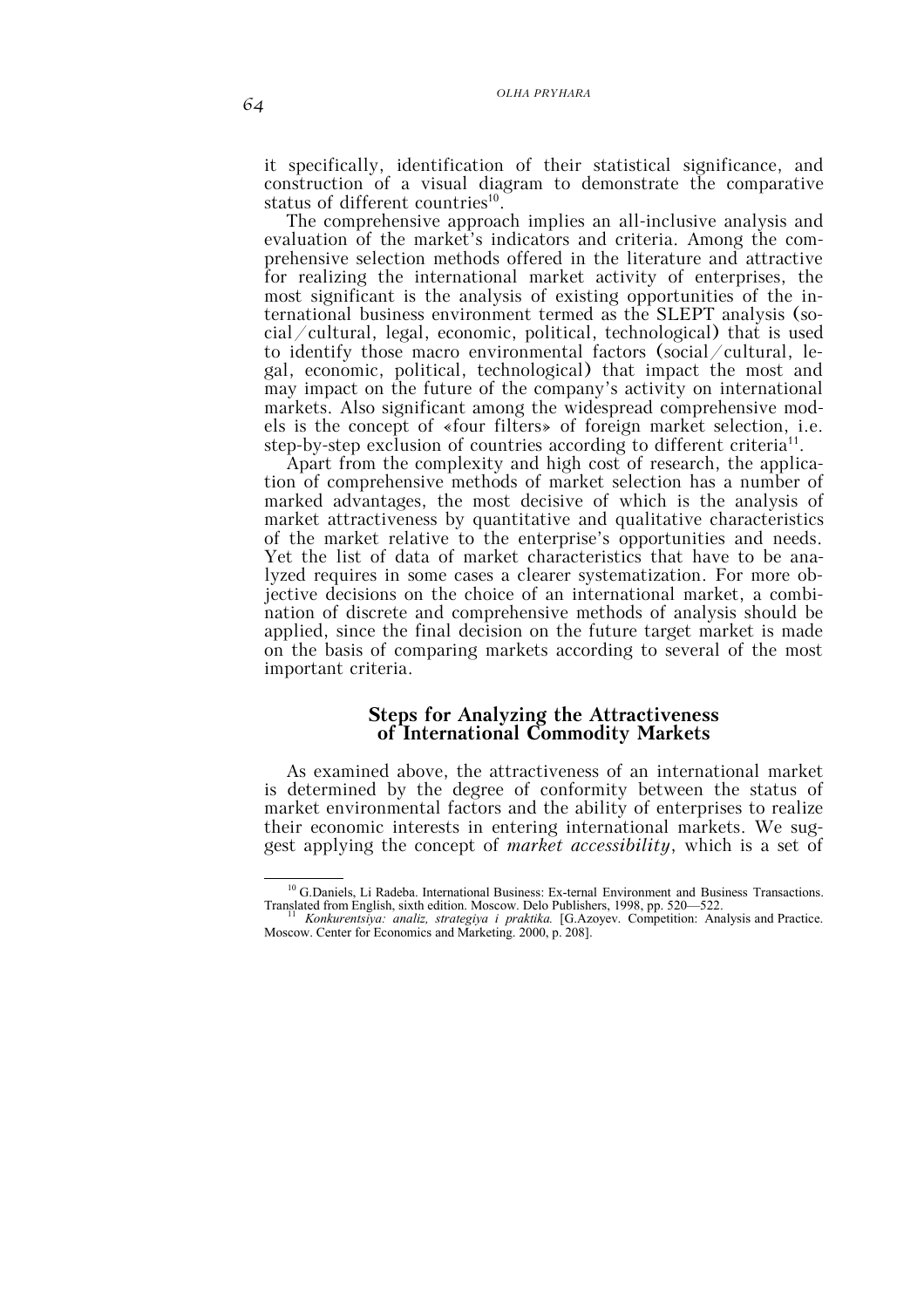international market factors favoring the enterprise's activity. That is, all those external environmental factors for enterprises, which can be factors of opportunities, shall be called factors of market accessibility.

In the process of analyzing the attractiveness of international commodity markets, it is important to compare the market accessibility indicators and the ability to realize economic interests, while accounting for the enterprise's competitiveness on international markets. These steps in the analysis of the attractiveness of international markets are presented in Fig.1.

|         | Identification of an enterprise's economic interest                                                                                                                 |
|---------|---------------------------------------------------------------------------------------------------------------------------------------------------------------------|
| Stage 1 | Purpose: analysis of the degree of internationalization of<br>an.<br>enterprise's activity and the aims of its foreign economic activity                            |
|         | Analysis of an enterprise's opportunities for international activity and<br>preliminary selection of target markets                                                 |
| Stage 2 | Purpose: compile a preliminary list of markets favorable to the<br>enterprise for further analysis                                                                  |
|         | Research of market accessibility of target markets                                                                                                                  |
| Stage 3 | Purpose: determine the integrated indicators of market accessibility<br>for each of the target markets                                                              |
|         | Research of the enterprise's opportunity to realize its economic<br>interests on target markets                                                                     |
| Stage 4 | Purpose: determine the integrated indicator of an enterprise's opportunity<br>to realize its economic interests in each of the target markets                       |
| Stage 5 | Construction of the «market accessibility $-$ enterprise's opportunity<br>to realize its economic interests matrix                                                  |
|         | Purpose: divide markets by the degree of attractiveness to the enter-<br>prise and choose efficient strategies for the enterprise's entry into the<br>given markets |

Fig.1. Main stages of analyzing the attractiveness of international commodity markets

Let us examine in greater detail each of the stages of this analysis.

## *Stage 1. Identification of the enterprise's economic interests*

An enterprise enters an international market primarily to realize its own economic interest. To choose the priority countries for expanding the enterprise's presence on the market, it should analyze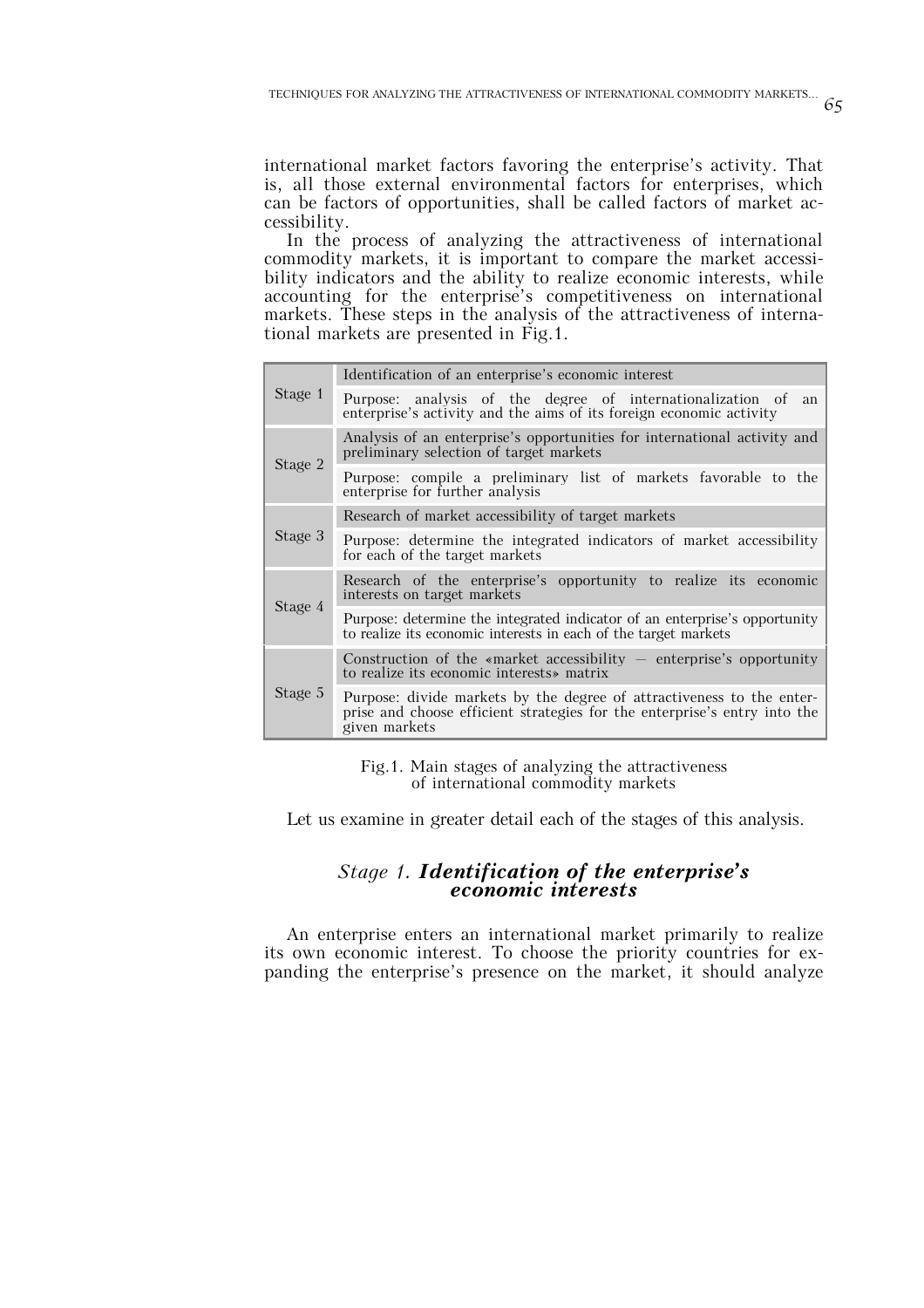the degree of its internationalization, which depends to what extent the enterprise wants to engage in international business.

As a rule, a novice in international business launches his activity in neighboring markets which calls for minimal transportation costs and to a certain extent has a similar socio-cultural environment and, accordingly, consumer behavior.

Therefore, such criteria for choosing attractive markets as similarity of socio-economic development as well as a socio-cultural environment are a top priority at the initial stage of the enterprise's entry into foreign markets. The purpose of analyzing the degree of an enterprise's internationalization of its activity is to reveal its economic interests, which will be different at different stages (see Table 1).

**Table 1. Economic interest of an enterprise at different stages of internationalization of its activity**

| Stage of an enterprise's<br>internationalization of its activity                                                                                                | Enterprise's economic interests                                                                                                                                                                                                                                                                                                                       |
|-----------------------------------------------------------------------------------------------------------------------------------------------------------------|-------------------------------------------------------------------------------------------------------------------------------------------------------------------------------------------------------------------------------------------------------------------------------------------------------------------------------------------------------|
| Initial stage (characterized by<br>the presence of contacts with<br>foreign countries prior to the<br>operations of foreign dealers<br>and agents)              | • geographic expansion of activity<br>• increase in rate of profitability per unit of<br>products                                                                                                                                                                                                                                                     |
| Stage of development (charac-<br>terized by all types of contacts<br>with foreign partners prior to<br>establishment of a manufac-<br>turing enterprise abroad) | • development of the potential of foreign mar-<br>kets;<br>• use of the advantages of the «dimension ef-<br>fect<br>• production and sales growth;                                                                                                                                                                                                    |
| Stage of growth (supposes the<br>presence of manufacturing en-<br>terprises abroad located in not<br>less than six countries)                                   | • increase in the market share;<br>• saving for account of production costs and de-<br>livery;                                                                                                                                                                                                                                                        |
| Multinational stage of inter-<br>nationalization (supposes the<br>establishment of manufactur-<br>ing enterprises in more than<br>six countries)                | • improvement in the mechanisms of coordina-<br>tion and integration of the company's strategy<br>internationally;<br>• invigorated transfer and exchange of knowl-<br>edge and expertise in business between the com-<br>pany's subsidiaries in different countries, which<br>results in framing a strategy geared to global<br>and regional markets |

Thus, after analyzing the goals of an enterprise's foreign economic activity, the stage of its internationalization, and the portfolio of markets and countries in which the enterprise is represented, we can make certain conclusions about the future advantages it might want to achieve in the process of its further international activity.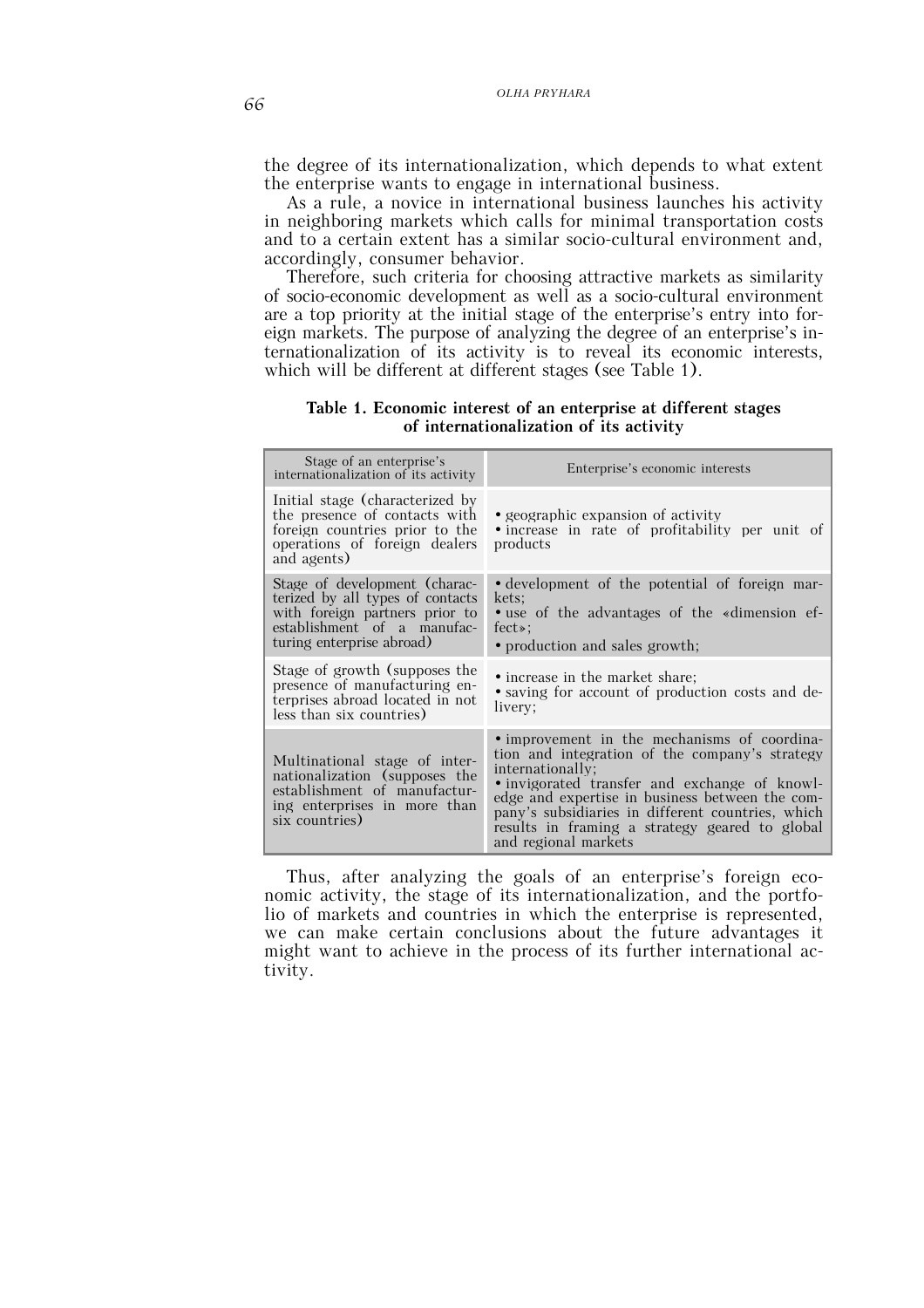# *Stage 2. Analysis of an enterprise's opportunities for international activity and preliminary selection of target markets*

What has to be analyzed at this stage are the global trends in the development of a certain commodity market, the motivating forces of a sector, the main regions of a sector's development, and the specifics of a sector's development examined in different regions. The purpose of this analysis is to compile a preliminary list of the enterprise's priority markets that have to be further analyzed.

This stage analyzes the strong and weak points of the enterprise, the availability of resources for pursuing its international activity, and a preliminary identification of the possible directions on which it should concentrate its efforts. The enterprise should evaluate its ability to deliver its products and provide marketing. To this end it should analyze the results of its economic activity; the competitiveness of products; the competitiveness of the enterprise and its competitive opportunities. To carry out such an analysis the enterprise's workers should be polled. Therefore, along with evaluating the above-mentioned list of indicators based on the objective results of the enterprise's performance, consideration should be made for any flaws in the analysis  $-$  its evaluations are subjective and lack clear justifications and certain quantitative limits. In most cases, workers are inclined to overestimate the abilities of their own enterprise and underestimate possible risks. The research can partially avoid these flaws by increasing the number of sample polls.

## *Stage 3.* **Research into market accessibility of target markets**

The preliminarily selected target markets are researched at this stage. Let us consider the possibility of carrying out an analysis of the market accessibility factors according to the list of indicators. Table 2 presents the sources of information for evaluating market accessibility indictors. To analyze market accessibility, we suggest examining the factors that make up the information system of market accessibility from the viewpoint of its impact on the enterprise's activity on foreign markets – potential market dangers or opportunities – and analyze separately the general level of potential market dangers and potential market opportunities upon entry into a given market.

As we see in Table 2, market accessibility factors can be divided into quantitative and qualitative factors. Information about quanti-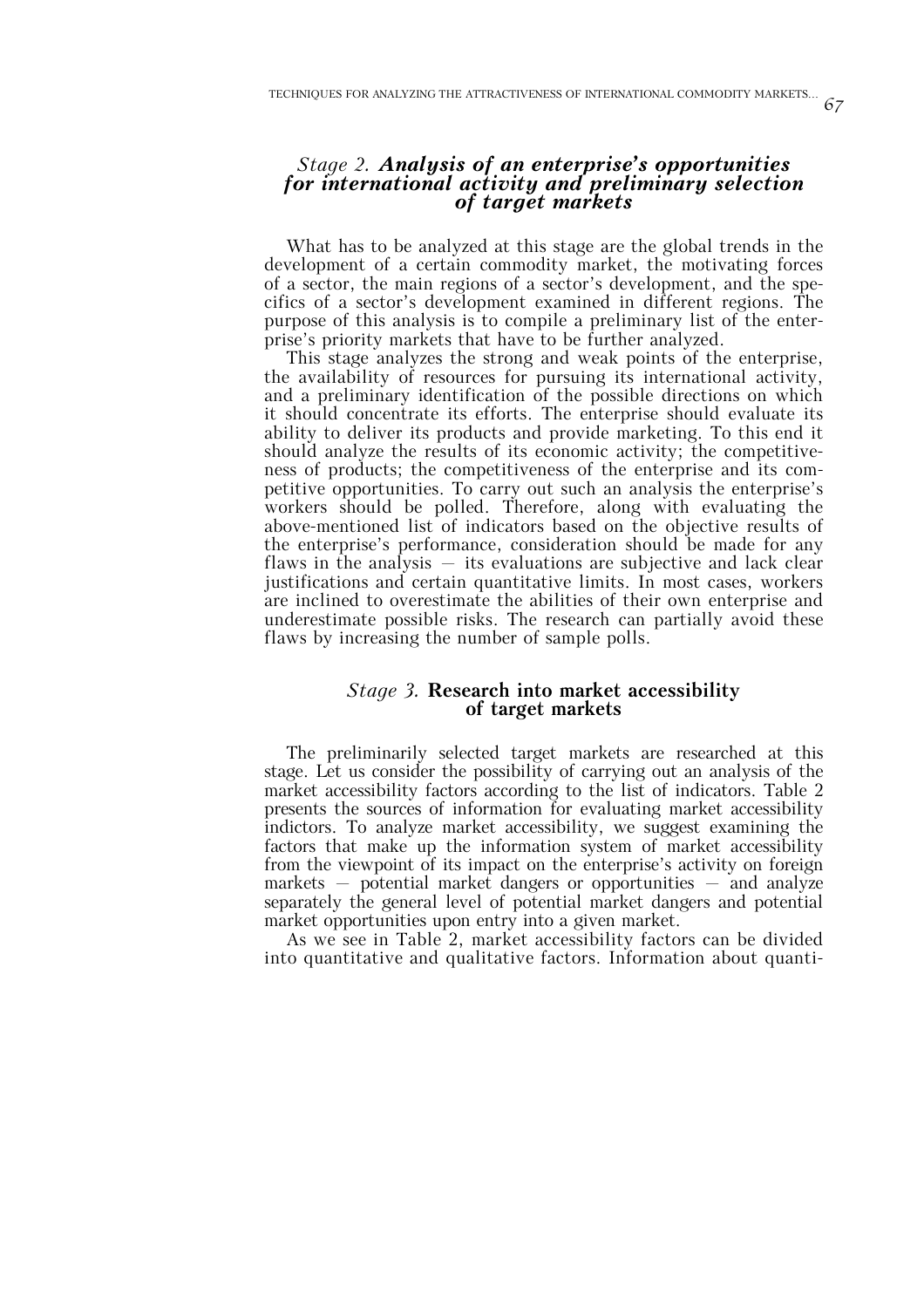tative factors can be received from official statistical sources, national statistics, and foreign trade statistics. Information about qualitative factors is much more difficult to obtain, since it requires thorough analysis of competitive information and secondary sources.

| Nature<br>of information<br>to be analyzed                                                  | Indicators of market<br>accessibility indicators                                                                                                                                                                                                               | Information sources                                                                                                                                                              |
|---------------------------------------------------------------------------------------------|----------------------------------------------------------------------------------------------------------------------------------------------------------------------------------------------------------------------------------------------------------------|----------------------------------------------------------------------------------------------------------------------------------------------------------------------------------|
| Information about<br>the global-econo-<br>mic environment<br>of the market                  | Level of regional integration                                                                                                                                                                                                                                  | Legislation of countries,<br>reports of international or-<br>ganizations                                                                                                         |
| Information about<br>the political and<br>legal environment<br>of the market                | Customs barriers<br>Legal barriers<br>Political stability in the country<br>Harmonization of a country's<br>system of laws with international<br>law                                                                                                           | Legislation of the coun-<br>try, ratings of information<br>agencies, information sys-<br>tems, publications of<br>marketing agencies                                             |
| Information about<br>the economic en-<br>vironment of the<br>market                         | Dynamics of key macroeconomic in-<br>dicators (country's GNP, GNP per<br>capita, inflation rate)<br>Stability of the exchange rate<br>Availability of resources, their acces-<br>sibility and relatively low cost<br>Development of market infrastruc-<br>ture | National and foreign trade<br>statistics, publications of in-<br>formation agencies, reports<br>of international organiza-<br>tions, statistical books, in-<br>formation systems |
| Information about<br>the scientific and<br>technological en-<br>vironment of the<br>market. | Level of development of science and<br>qualification of personnel<br>Technology of production required<br>on the market<br>Patents and rights                                                                                                                  | Information systems mar-<br>keting agencies                                                                                                                                      |
| Information about<br>the socio-cultural<br>environment of<br>the market                     | Cultural background of the country,<br>national stereotypes of behavior<br>Language barriers, barriers of non-<br>verbal communication<br>Culture of doing business (habits,<br>traditions, standards)<br>Presence of ethnic or religious con-<br>flicts       | Marketing agencies                                                                                                                                                               |
| Specifics of mar-<br>ket development                                                        | Capacity of market and dependence<br>of the market on imports<br>Level of competition on the market<br>Degrees and types of integration<br>Entry barriers in the sector                                                                                        | National statistical books<br>sectoral periodical publi-<br>cations                                                                                                              |

### **Table 2. Sources of information for evaluating market accessibility indicators**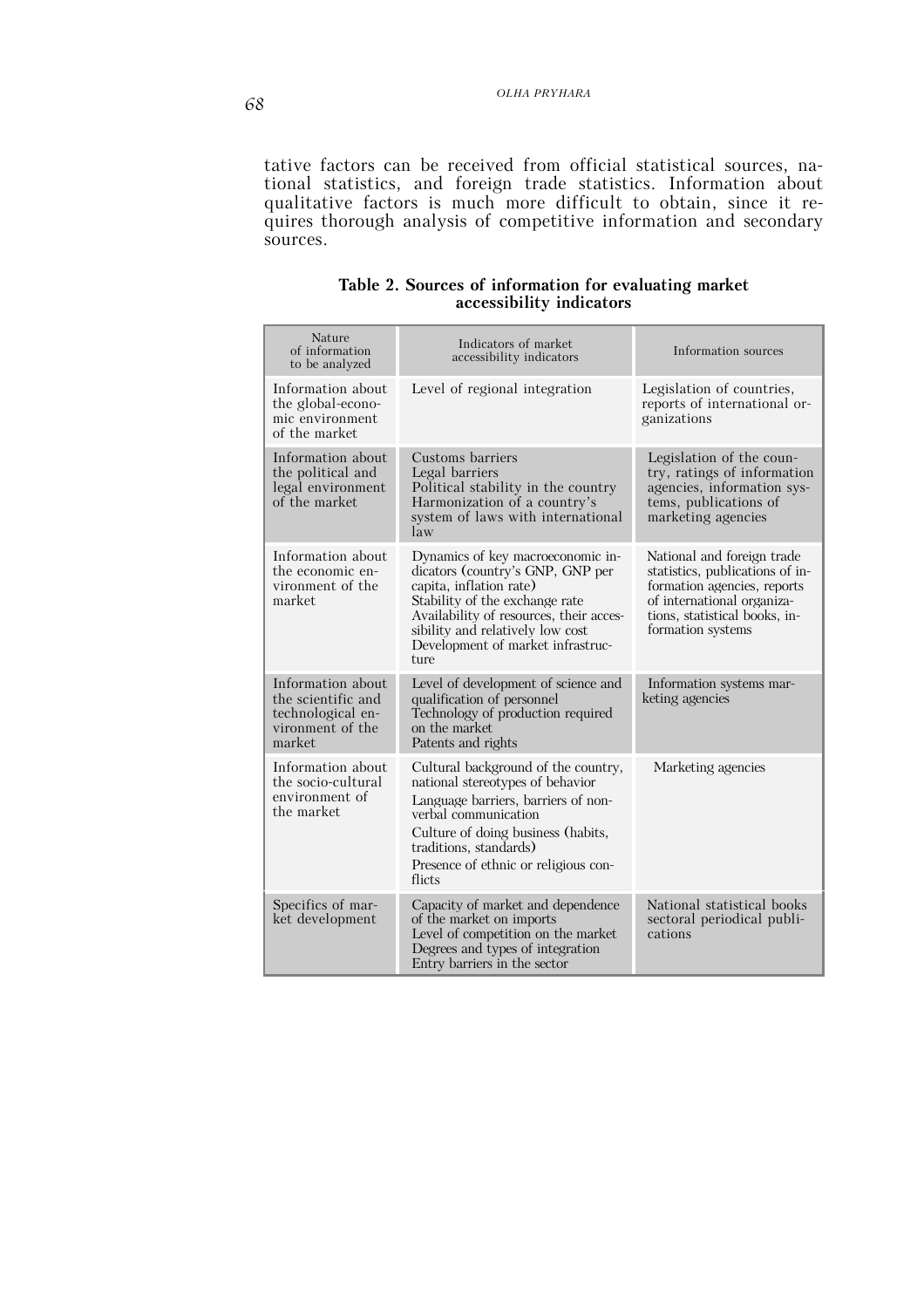The most effective ways of evaluating the qualitative factors are expert polls and generalizing their scores. Such an evaluation is carried out for each country selected for analysis. Table 3 presents the form for evaluating factors under the given scheme.

| Market dangers<br>factor                                                                  | Significant<br>coefficient, $\alpha(i)$<br>(01)       | Probability<br>of realization<br>factor, $h(i)$ ,<br>(01) | Score Factor,<br>$b(i)$ $(010)$ | General<br>evaluation<br>of impact<br>of market<br>dangers factor,<br>$F_d(i)$       |  |
|-------------------------------------------------------------------------------------------|-------------------------------------------------------|-----------------------------------------------------------|---------------------------------|--------------------------------------------------------------------------------------|--|
| 1.                                                                                        |                                                       |                                                           |                                 |                                                                                      |  |
| 2.                                                                                        |                                                       |                                                           |                                 |                                                                                      |  |
| .                                                                                         |                                                       |                                                           |                                 |                                                                                      |  |
| $\mathbf n$                                                                               |                                                       |                                                           |                                 |                                                                                      |  |
|                                                                                           | indicator of potential market dangers, I <sub>d</sub> |                                                           |                                 |                                                                                      |  |
| Market oppor-<br>tunities factor                                                          | Significant<br>coefficient.<br>$\alpha(i)$ $(01)$     | Probability<br>of realization<br>factor, $h(i)$ ,<br>(01) | Score Factor,<br>$b(i)$ $(010)$ | General<br>evaluation<br>of impact<br>of market<br>opportunities<br>factor, $F_o(i)$ |  |
| 1.                                                                                        |                                                       |                                                           |                                 |                                                                                      |  |
| 2.                                                                                        |                                                       |                                                           |                                 |                                                                                      |  |
| .                                                                                         |                                                       |                                                           |                                 |                                                                                      |  |
| $\mathbf n$                                                                               |                                                       |                                                           |                                 |                                                                                      |  |
| General indicator of potential market opportunities, $I_{\alpha}$<br>$\sum F_{\alpha}(i)$ |                                                       |                                                           |                                 |                                                                                      |  |

**Table 3. Form for evaluation market accessibility factors – potential market dangers and opportunities**

The general indicator characterizing the impact of a specific factor will be the result of data from three factors  $-$  the significance of a factor's contribution to the general indicator, the probability of realization, and its impact score  $-$  and will be calculated by formulas  $(1)$  and  $(2)$ :

$$
F_d(i) = \alpha(i) \cdot h(i) \cdot b(i), \quad i = 1...n,
$$
\n<sup>(1)</sup>

$$
F_o(i) = \alpha(i) \cdot h(i) \cdot b(i), \, i = 1...n,\tag{2}
$$

where  $F_d(i)$ ,  $F_o(i)$  – is the general evaluation of the impact of factor *i* of market danger [opportunity];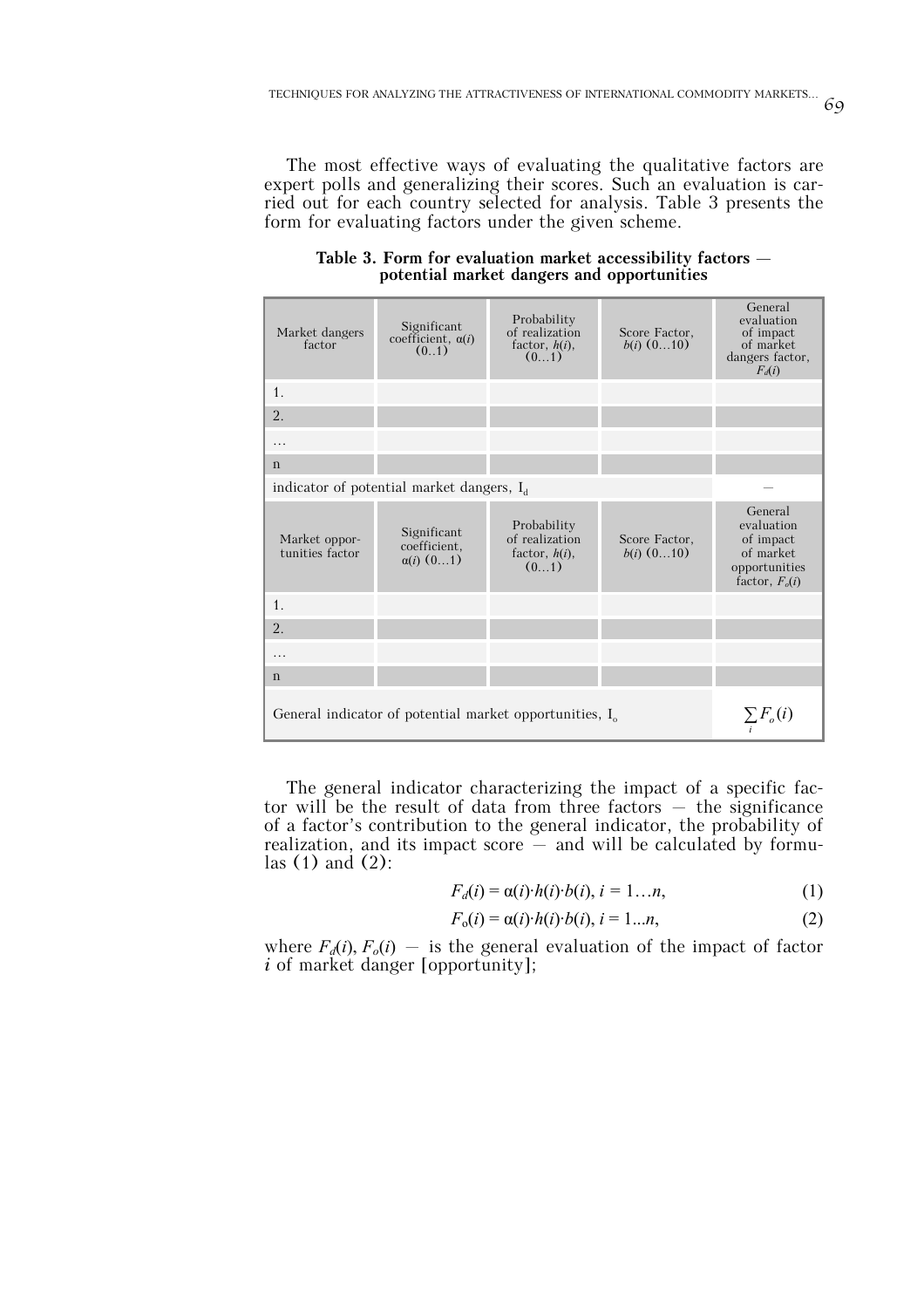$\alpha(i)$  – coefficient of *i* factor;

 $h(i)$  – probability of realizing *i* factor;

 $b(i)$  – manifestation degree of *i* factor;

*n* – number of factors.

The sum of the obtained general evaluations of the impact of *і* factor will produce the general indicator of potential market dangers or opportunities  $-I_d$  or  $I_o$ :

$$
I_d = \sum_{i=1}^n F_d(i);
$$
 (3)

$$
I_o = \sum_{i=1}^{n} Fo(i), \qquad (4)
$$

where  $I_d$  – general indicator of potential market dangers;

*Іo* – general indicator of potential market opportunities.

For evaluating market accessibility, it is advisable to engage managers of different enterprise departments as well as specialists from elsewhere who are knowledgeable in this area.

To compare the obtained scores for market dangers and opportunities of the enterprise's entry into international markets, we propose to calculate the integrated indicator of market accessibility, which will show the degree of advantage of market opportunities over dangers and characterizes the degree of the market's prospect for the enterprise:

$$
I^{access} = \frac{I_o}{I_d},\tag{5}
$$

where  $I^{access}$  – is the integrated indicator of market accessibility.

If this index increases, it means that the ratio of market dangers and opportunities has improved and the market has become more attractive to the enterprise.

Let us take the Pareto ratio – 80  $\%$  : 20  $\%$  as one of the options for determining the criterion of the given ratio. That is, if this indicator is entered in the matrix, it can be said that once the market opportunities exceed the market dangers four times, the market accessibility is high.

We think that such a technique contributes to an all-round analysis of a broad range of indicators characterizing not only a certain commodity market, but also the political, legal and socio-cultural processes in the countries under research, and will determine the enterprise's success on this market.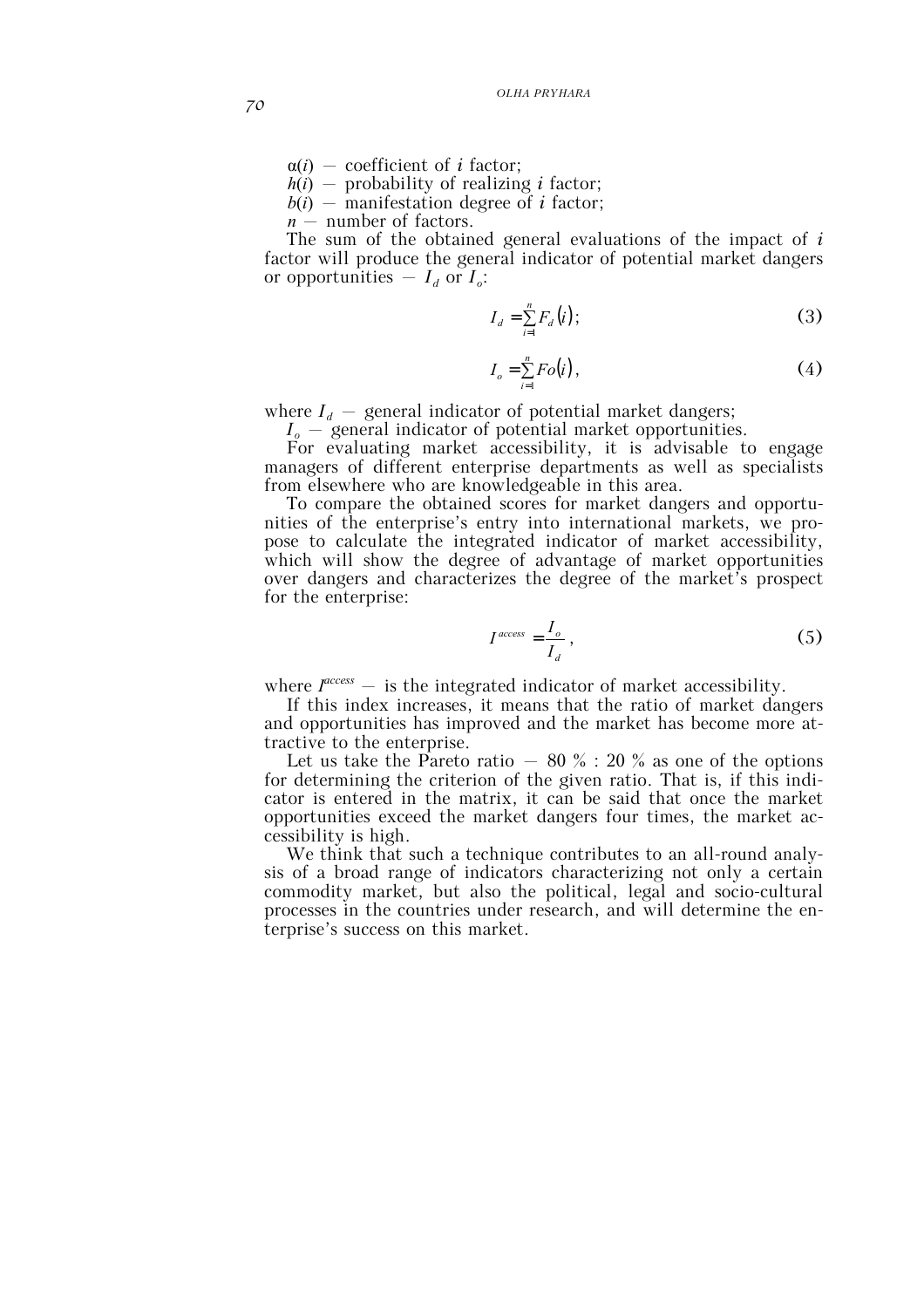# *Stage 4. Research into the enterprise's opportunity to realize its economic interests on target markets*

If an enterprise evaluates the possibility of realizing its economic interests on foreign markets, it will have to seek information for such an analysis. Table 4 presents the information that is required for analyzing the ability of an enterprise to realize its economic interests and the sources of such information.

| Enterprise's<br>economic interests                          | Information<br>to be analyzed                           | Sources of information                                                                                                                | Type<br>of received<br>information |
|-------------------------------------------------------------|---------------------------------------------------------|---------------------------------------------------------------------------------------------------------------------------------------|------------------------------------|
| Geographic expan-<br>sion of the enter-<br>prise's activity | production<br>$ca-$<br>pacities of<br>the<br>enterprise | internal information of the<br>enterprise (utilization of<br>production capacities)                                                   | quantitative                       |
|                                                             | market share                                            | internal information of the<br>enterprise, secondary mar-<br>keting information (market)<br>overviews)                                | quantitative                       |
|                                                             | competitiveness<br>of products                          | secondary marketing<br>in-<br>formation, consumer polls,<br>experts polls                                                             | qualitative,<br>quantitative       |
|                                                             | market dynamics                                         | secondary marketing infor-<br>mation (market overviews,<br>development<br>market<br>trends)                                           | quantitative                       |
|                                                             | competitive envi-<br>ronment on the<br>market           | secondary marketing infor-<br>mation (market overviews,<br>positions of competitors on<br>the market, market devel-<br>opment trends) | qualitative,<br>quantitative       |
| Increase in market<br>share                                 | market<br>existing<br>share                             | internal information of the<br>enterprise, secondary mar-<br>keting information                                                       | quantitative                       |
|                                                             | dynamics of the<br>market share                         | internal information of the<br>enterprise, secondary mar-<br>keting information                                                       | quantitative                       |
|                                                             | market capacity                                         | secondary marketing infor-<br>mation (market overviews)                                                                               | quantitative                       |
|                                                             | market dynamics                                         | secondary<br>marketing<br>in-<br>(market over-<br>formation<br>views, market development<br>trends)                                   | quantitative                       |

### **Table 4. Information for analyzing the possibilities of an enterprise realizing its economic interests**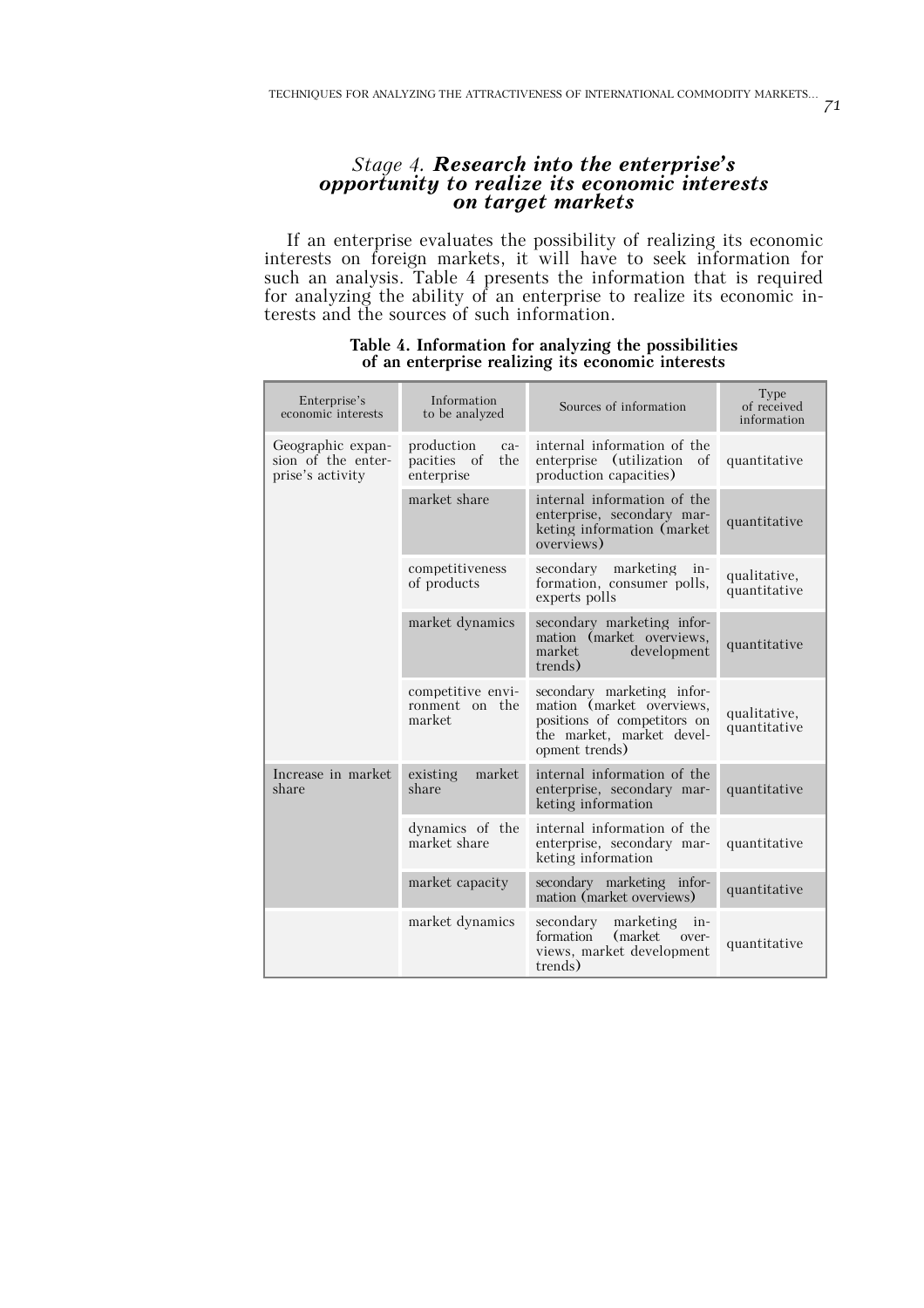| Enterprise's<br>economic interests                                            | Information<br>to be analyzed                                                                                                                          | Sources of information                                                                                                                                                            | Type<br>of received<br>information |
|-------------------------------------------------------------------------------|--------------------------------------------------------------------------------------------------------------------------------------------------------|-----------------------------------------------------------------------------------------------------------------------------------------------------------------------------------|------------------------------------|
|                                                                               | competitive envi-<br>ronment on the<br>market                                                                                                          | secondary marketing infor-<br>mation (market overviews,<br>positions of competitors on<br>the market, market devel-<br>opment trends)                                             | qualitative,<br>quantitative       |
| the<br>Increase<br>in<br>rate of profitabil-<br>product<br>ity<br>per<br>unit | production<br>ca-<br>pacities of<br>the<br>enterprise                                                                                                  | internal information of the<br>enterprise                                                                                                                                         | quantitative                       |
|                                                                               | sources of reduc-<br>tion of prime<br>cost of products                                                                                                 | internal information of the<br>enterprise, secondary mar-<br>keting information, cost of<br>resources                                                                             | quantitative                       |
|                                                                               | price elasticity of<br>demand                                                                                                                          | internal information of the<br>enterprise, research of market<br>behavior of consumers, con-<br>sumer polls                                                                       | quantitative,<br>qualitative       |
| Increase in<br>pro-<br>duction and mar-<br>keting                             | market dynamics                                                                                                                                        | secondary<br>marketing in-<br>formation<br>(market)<br>over-<br>views, market development<br>trends)                                                                              | quantitative                       |
|                                                                               | competitive<br>envi-<br>ronment on the<br>(direct)<br>market<br>competition on the<br>market,<br>com-<br>petition by com-<br>modities-<br>substitutes) | secondary marketing infor-<br>mation (market overviews,<br>market development trends,<br>power of consumers' prefer-<br>of<br>commodities-<br>ence<br>substitutes), experts polls | qualitative,<br>quantitative       |
| Use of the advan-<br>tages of the «di-<br>mension effect»                     | market dynamics                                                                                                                                        | secondary<br>marketing<br>in-<br>(market)<br>formation<br>over-<br>views, market development<br>trends)                                                                           | quantitative                       |
|                                                                               | competitive envi-<br>ronment on the<br>market                                                                                                          | secondary<br>marketing<br>in-<br>formation<br>(market)<br>over-<br>views, positions of com-<br>petitors on the market)                                                            | qualitative,<br>quantitative       |
|                                                                               | of<br>analysis<br>the<br>dimension curve<br>(structure)<br>of<br>permanent losses,<br>variables<br>of<br>losses per unit of<br>products)               | economic and mathemati-<br>cal estimates relying on the<br>analysis of losses compris-<br>ing prime cost of products                                                              | quantitative                       |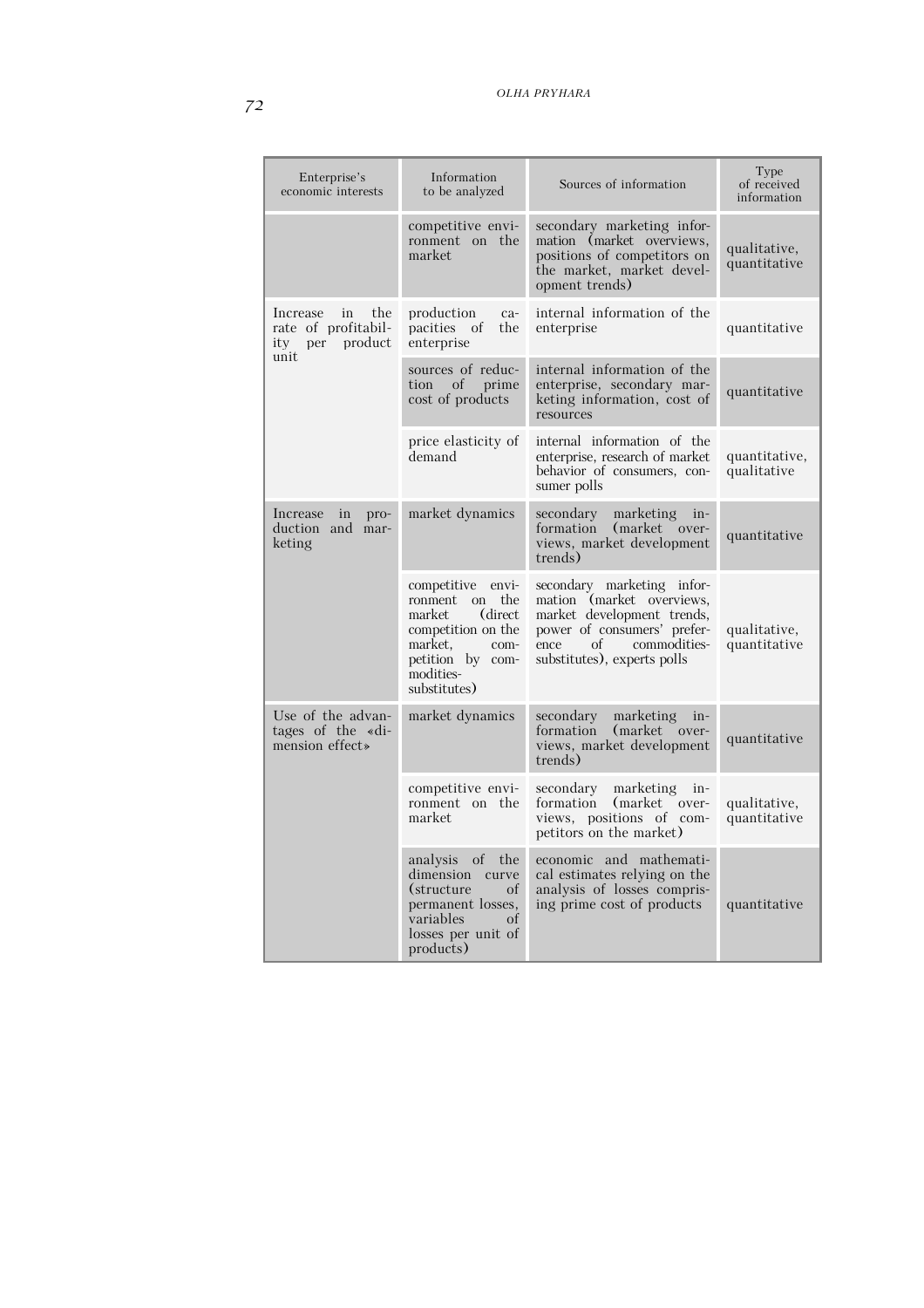| Enterprise's<br>economic interests                  | Information<br>to be analyzed                           | Sources of information                                                                                                                | Type<br>of received<br>information |
|-----------------------------------------------------|---------------------------------------------------------|---------------------------------------------------------------------------------------------------------------------------------------|------------------------------------|
| leading<br>Holding<br>on the<br>positions<br>market | competitiveness<br>of products                          | secondary marketing in-<br>formation, consumer polls,<br>experts polls                                                                | qualitative,<br>quantitative       |
|                                                     | production<br>$ca-$<br>pacities of<br>the<br>enterprise | internal information of the<br>enterprise (utilization of<br>production capacities)                                                   | quantitative                       |
|                                                     | market share                                            | internal information of the<br>enterprise, secondary mar-<br>keting information                                                       | quantitative                       |
|                                                     | market dynamics                                         | secondary marketing in-<br>(market over-<br>formation<br>views, market development<br>trends)                                         | quantitative                       |
|                                                     | competitive envi-<br>ronment on the<br>market           | secondary marketing infor-<br>mation (market overviews,<br>positions of competitors on<br>the market, market devel-<br>opment trends) | qualitative,<br>quantitative       |

As the table shows, the information can be qualitative or quantitative. It can be gained from secondary sources or by conducting primary research. When evaluating the ability to realize qualitative interests on foreign markets, polls of experts should be conducted to convert the qualitative information into quantitative information. But in this case, the obtained data will be measured by different scales, making it difficult to generalize and compare the data. So there is a need to rate the indicators, i.e. to apply a uniform system of coordinates. We believe that it would be advisable to apply a 10 point scale.

Relying on the technique of rating attributes<sup>12</sup>, we applied the following formulas to rate the ability to realize economic interests. If the monotonic increase in the quantitative value of an enterprise's economic interests on a foreign market raises its attractiveness to the enterprise, we suggest the following formula (6)

$$
p_{ji}^{rate} = \frac{p_{ji}^{forecast}}{p_{ji}^{desirability}} \times 10, 1 \le i \le n.
$$
 (6)

73

 <sup>12</sup> *Teoriya veroyatnostei i matematicheskaya statis-tika.*[I.Gikhman, A.Skorokhod, M.Yadrenko. The Probability Theory and Mathematical Statistics. Kyiv. Vushcha shkola Publishers, 1979, p.408].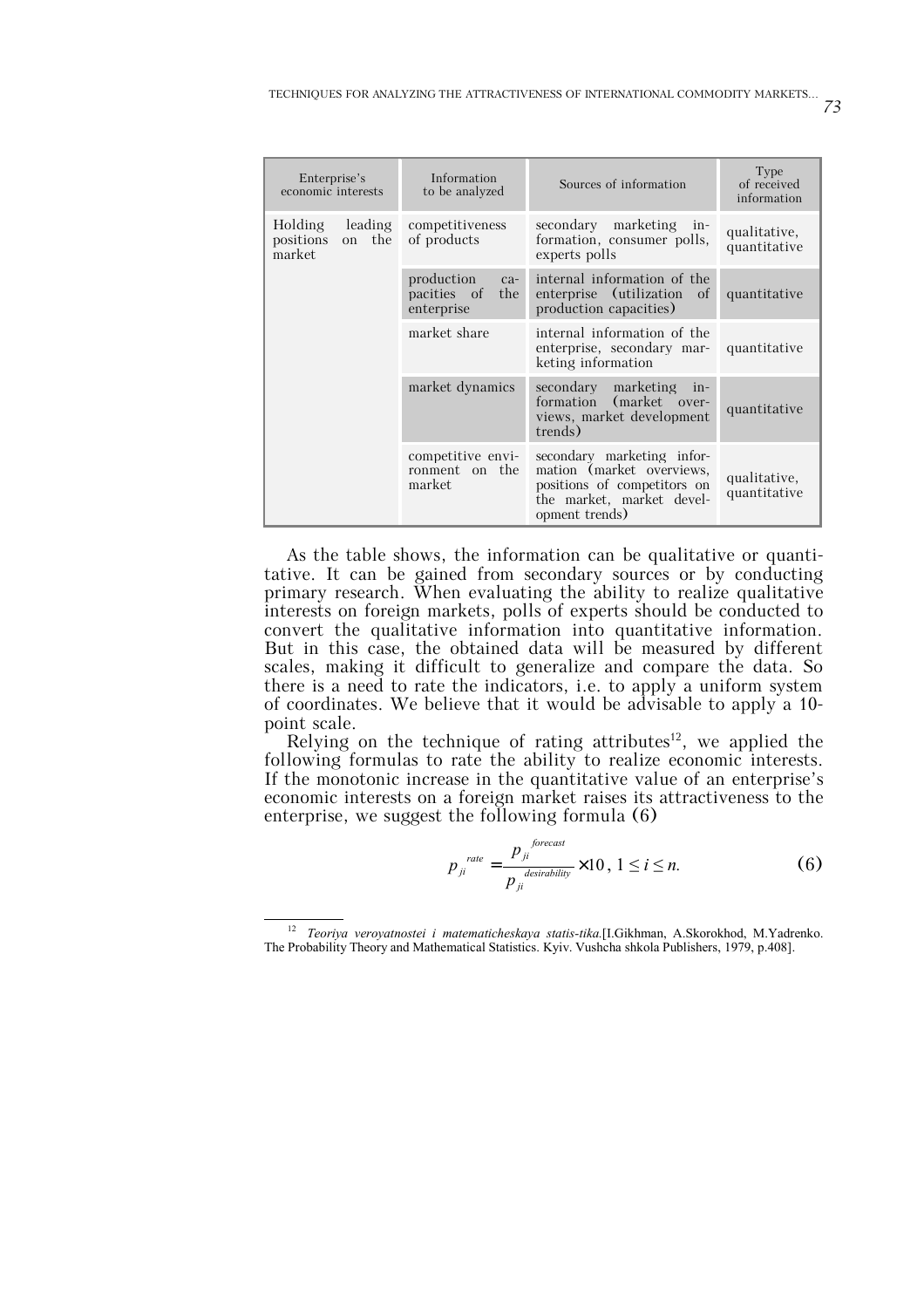*OLHA PRYHARA*

where  $p_{ji}^{rate}$  – is the rate indicated for realizing the partial interest *і* of an enterprise in market *j*;

 $p_{ji}^{\textit{desirability}}$  – is the desirability value of realizing the partial interest *і* of an enterprise in market *j*;

 $p_{ji}^{forecast}$  – is the forecast value of realizing the partial interest *i* of an enterprise in market *j*;

*n –* the number of partial economic interests of an enterprise

If the increase in the ability to realize economic interests is achieved under a monotonic reduction of values of its characteristics, the following formula should be used:

$$
p_{ji}^{rate} = \frac{p_{ji}^{desirability}}{p_{ji}^{forecast}} \times 10, 1 \le i \le n.
$$
 (7)

If the forecast value of the partial interest *і* of the enterprise in market *j* is larger than the desirability value of the partial interest *і* of the enterprise in market *j*, the highest rate value, i.e. 10, is used:

if 
$$
p_{ji}^{forecast} \geq p_{ji}^{desirability}
$$
,  $1 \leq i \leq n$ , then  $p_{ji}^{rate} = 10$ . (8)

For example, a company is interested in increasing the profitability rate per unit of products by 5 %. One of the ways to realize this economic interest is to reduce the prime cost of products. The enterprise considers two possible options for realizing this economic interest by entering into the markets of countries X and Y. Let us assume that the value of labor in the markets of these countries is less than in the national market, and the other components of the prime cost of products remain unchanged. Then we determine the rated value of the enterprise's ability to realize its economic interests in the markets of countries X and Y according to the data presented in Table 5.

**Table 5. Structure of prime cost of products in the national market and in markets of countries X and Y**

| Indicator                                 | National market | Country X | Country $Y$ |
|-------------------------------------------|-----------------|-----------|-------------|
| Cost of labor, conventional units         |                 |           | 4.3         |
| Cost of raw materials, conventional units | 3               |           | 3           |
| Other expenses, conventional units        |                 |           |             |
| Prime cost, conventional units            | 10              |           |             |
| Profitability rate, %                     | 20              | 33.3      | 22.5        |
| Price, conventional units                 |                 |           | 12          |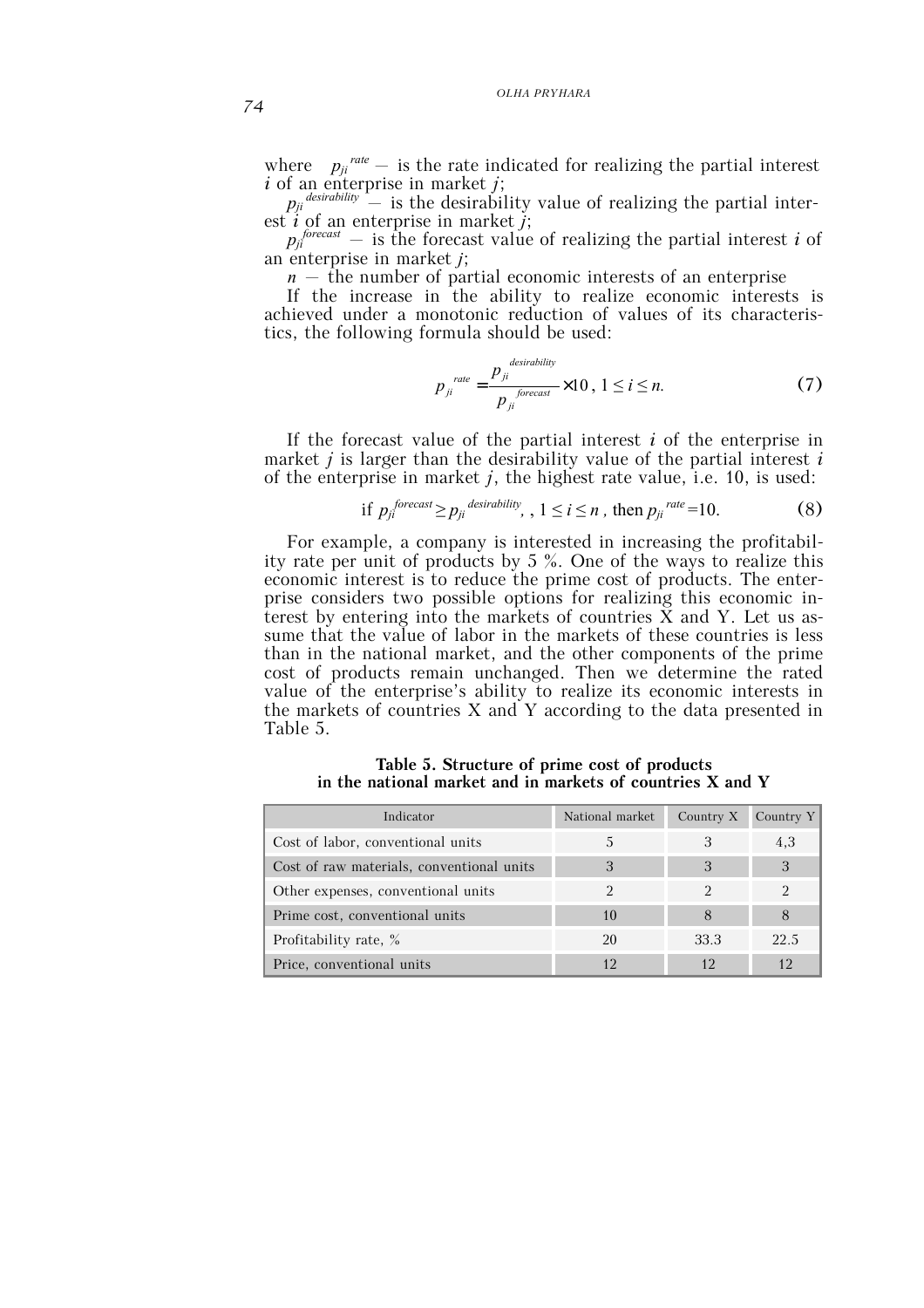In the national market, as the data of Table 5 show, the prime cost structure of the enterprise's products is comprised of labor costs  $-5$ conventional units, costs of raw materials  $-3$  conventional units, and other expenses  $-2$  conventional units. Given a rated profitability of 20%, the price of a product unit is 12 conventional units. When the enterprise enters the markets of countries X and Y, it can use the advantages of reduced labor costs of 3 conventional units by increasing the profitability rate per unit of products up to 33.3%, i.e. by 13.3%. So the enterprise can fully realize its economic interests and the rated value of the opportunity realization will amount to  $P_{xt}^{rate} = 10$ .

Upon entry into the markets of country Y, labor costs amount to 4.3 conventional units, making it possible to increase the profitability rate per unit of products up to 22%, i.e. by 2.5%. So the rate value of the opportunity of realizing the economic interests will be:

$$
P_{yl}^{\text{rate}} = \frac{2.5}{5} \cdot 10 = 5.
$$

When rating qualitative information, formulas  $(6-8)$  should be used.

The enterprise's overall economic interests can be achieved by realizing partial interests. When estimating the integrated indicator of the enterprise's ability to realize its overall economic interests consideration should be given to  $-$  except for the rated value of the enterprise's opportunity of realizing its economic interests  $-$  the probability of realizing partial interests and its significance in the overall interests of the enterprise. Thus, the integrated indicator of realizing an enterprise's overall interests in the market can be estimated by the following formula:

$$
I_j^{\text{interests}} = \sum_i h_{ji} \times a_{ji} \times p_{ji}^{\text{rate}}, 1 \le i \le n,
$$
 (9)

where  $h_{ji}$  – probability of realization of partial economic interest *i* on market  $j, 0 \leq h_{ii} \leq 1$ ;

 $a_{ii}$  – significance of realization of partial economic interest *i* on market *j*,

$$
0 < a_{ji} \leq 1, \ \sum_i a_{ji} = 1.
$$

### *Stage 5. Construction of the «market accessibility – enterprise's ability to realize its economic interests» matrix*

The purpose of this stage is to bring together the «market accessibility – enterprise's ability to realize its economic interests» characteristics into a matrix to divide the markets by degrees of their at-

75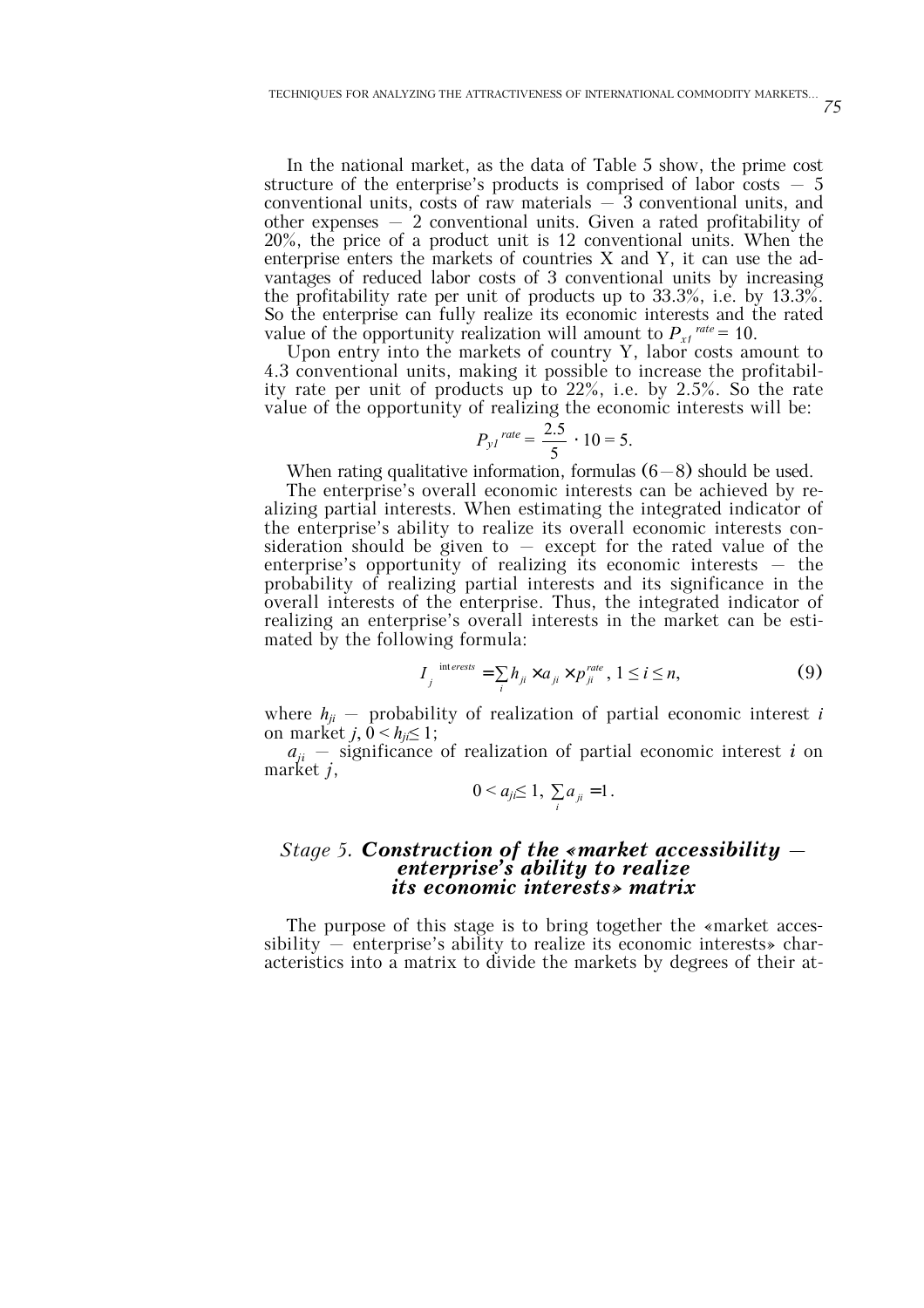

tractiveness to an enterprise for engaging in international business (see Fig.2).

Fig.2. «Market accessibility  $-$  enterprise's ability to realize its economic interests» matrix

Accordingly, the matrix has two axes: market accessibility and the enterprise's ability to realize its economic interests. Market accessibility can be high or low depending on the environment developing in the market; the ability to realize economic interests can be low, medium or high depending on the enterprise's interests and the conformity of the market environment with the ability to realize.

To enter the market values in this matrix, we suggest using the integrated indicators of market accessibility and the enterprise's ability to realize economic interests that should be plotted on the axes. As described earlier, market accessibility is considered high when market opportunities exceed market dangers fourfold. That is, when plotting the values on axis «market accessibility» at *Incress* from 0 to 4, market accessibility is considered to be low, and if *І access* exceeds 4, it is high. If a 10-point scale has been chosen for evaluating the opportunities of an enterprise's realization of its economic interests, the following should be used for entering the index values in the matrix: if the obtained value *І interests* belongs to the interval from 0 to 3.33, the ability to realize economic interests are low, from 3.34 to  $6.67$  – medium, from  $6.68$  to  $10.00$  – high.

Analyzing the values of the countries' markets on the matrix, we assess the degree of attractiveness to the enterprise and justify its strategy to enter these markets.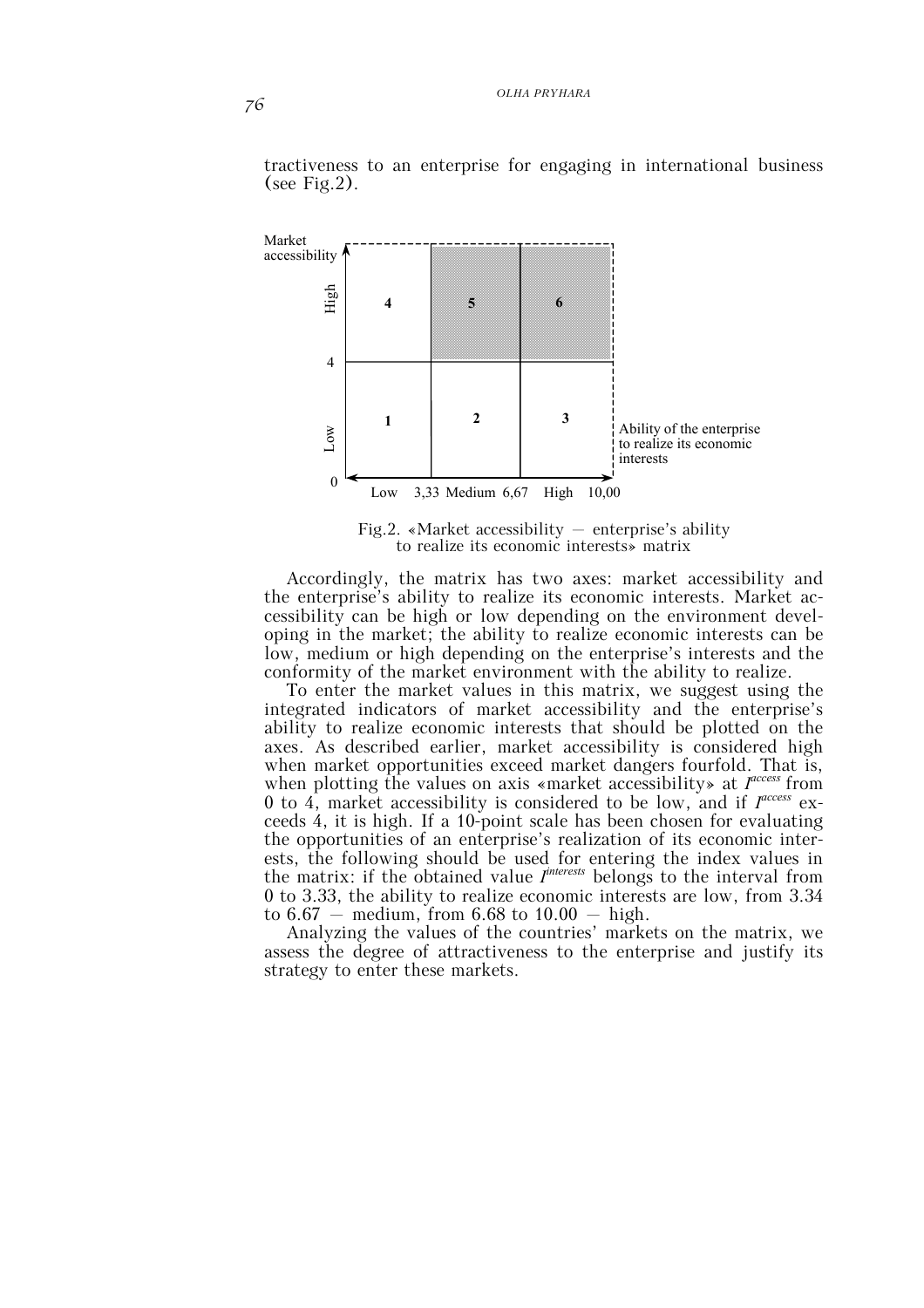Markets in squares No. 1 and No. 4 are not attractive, since the enterprise will be unable to realize its economic interests in them. Even if accessibility to markets is high for the enterprise (No. 4), it is not worthwhile to enter the markets in the given countries. On the one hand, it corresponds to the assessment of the enterprise's competitiveness and, on the other hand, our technique includes research of a much broader indicator than competitiveness  $-$  the ability of the enterprise to realize its economic interests. The enterprise might be competitive in certain markets and at the same time the latter might not be attractive to it, since they will not comply with the foreign economic goals and advantages the enterprise wants to achieve when it enters international markets.

Squares No. 2 and No. 3 present a medium and high indicator of the enterprise's realization of its economic interests, but low market accessibility. That is, the countries in these squares are attractive to the enterprise because of the benefits it wants to obtain, but they have a dangerous ratio of market dangers and opportunities. When choosing the form of entry into foreign markets in this case, the enterprise should consider its strategy for avoiding market dangers and minimizing the risks of entering international markets. Among such options the employment of a strategy of direct or indirect exports can be considered.

Squares No. 5 and No. 6 are the most attractive to the enterprise, since they have medium and high opportunities for realizing its economic interests as well as an optimal ratio of market dangers and opportunities. For square No.6 direct investment is the most promising strategy.

Let us illustrate the process of building a matrix in the case of a national pharmaceutical enterprise evaluating its opportunities for entering China's market. Table 6 presents the results of an expert evaluation of market dangers and market opportunities of the enterprise's entry into China's markets for determining the integrated market accessibility indicator.

| Factors of market<br>opportunities                 | Significance<br>coefficient,<br>$\alpha(i)$ $(01)$ | Probability<br>of factor<br>realization,<br>h(i), (01) | Degree<br>of factor<br>manifestation,<br>$b(i)$ $(010)$ | General<br>evaluation<br>of the impact<br>of the market<br>opportunity<br>factor, $F_0(i)$ |
|----------------------------------------------------|----------------------------------------------------|--------------------------------------------------------|---------------------------------------------------------|--------------------------------------------------------------------------------------------|
| Political stability in<br>the country              | 0.17                                               | 0.80                                                   |                                                         | 1.22                                                                                       |
| Legislation governing<br>foreign economic activity | 0.17                                               | 0.85                                                   |                                                         | 1.01                                                                                       |

**Table 6. Evaluation of market dangers and market opportunities of an enterprise in China's market**

77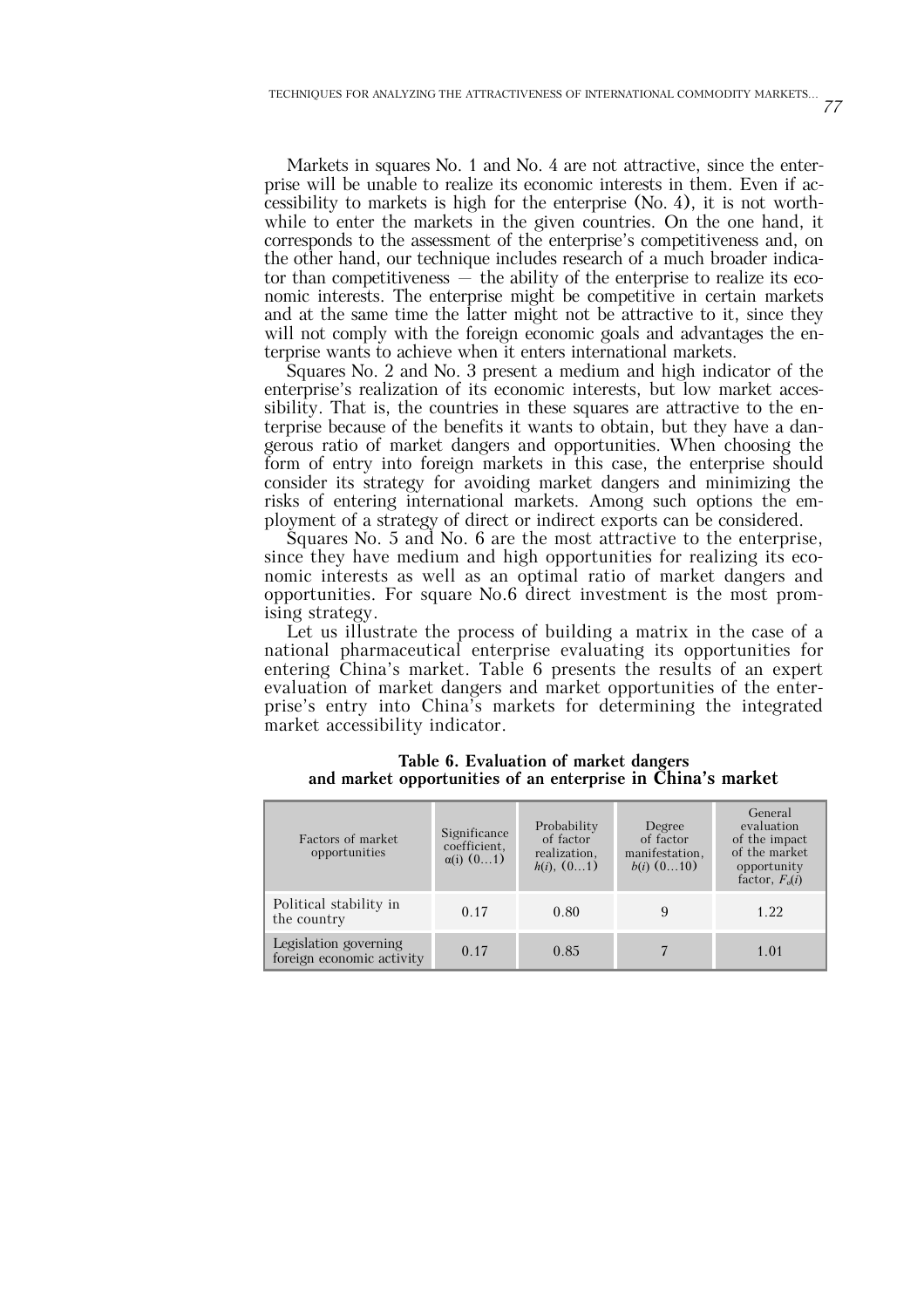| Factors of market<br>opportunities                                     | Significance<br>coefficient.<br>$\alpha(i)$ (01) | Probability<br>of factor<br>realization.<br>h(i), (01) | Degree<br>of factor<br>manifestation,<br>$b(i)$ $(010)$ | General evalua-<br>tion of the im-<br>pact of the mar-<br>ket opportunity<br>factor, $F_o(i)$ |
|------------------------------------------------------------------------|--------------------------------------------------|--------------------------------------------------------|---------------------------------------------------------|-----------------------------------------------------------------------------------------------|
| Dynamics of key mac-<br>roeconomic indicators                          | 0.19                                             | 0.80                                                   | 8                                                       | 1.22.                                                                                         |
| Exchange rate stability                                                | 0.15                                             | 0.80                                                   | 9                                                       | 1.08                                                                                          |
| Level of development<br>of science and qualifi-<br>cation of personnel | 0.12                                             | 0.89                                                   | 8                                                       | 0.85                                                                                          |
| Capacity of the market,<br>its dependence on im-<br>ports              | 0.18                                             | 0.90                                                   | 9                                                       | 1.46                                                                                          |
| Factor of market opportunities, $I_0$                                  |                                                  |                                                        |                                                         | 6.84                                                                                          |
| Factor of market dangers                                               | Significance<br>coefficient.<br>$\alpha(i)$ (01) | Significance<br>coefficient, $h(i)$ ,<br>(01)          | Degree<br>of factor<br>manifestation,<br>$b(i)$ (010)   | General<br>evaluation<br>of the impact<br>of the market<br>threat factor,<br>$F_d(i)$         |
| Level of regional inte-<br>gration                                     | 0.13                                             | 0.85                                                   | 5                                                       | 0.55                                                                                          |
| Customs barriers, ob-<br>stacles                                       | 0.12                                             | 0.61                                                   | $\overline{4}$                                          | 0.29                                                                                          |
| Technologies of produc-<br>tion required on the<br>market              | 0.14                                             | 0.85                                                   | $\overline{7}$                                          | 0.83                                                                                          |
| Level of patent and li-<br>cense protection                            | 0.13                                             | 0.70                                                   | $\overline{7}$                                          | 0.64                                                                                          |
| Cultural background of<br>the country                                  | 0.14                                             | 0.80                                                   | $\overline{4}$                                          | 0.45                                                                                          |
| Level of competition on<br>the market                                  | 0.10                                             | 0.90                                                   | $\overline{7}$                                          | 0.63                                                                                          |
| Degrees and types of<br>integration                                    | 0.14                                             | 0.90                                                   | $\overline{7}$                                          | 0.88                                                                                          |
| Entry barriers into sec-<br>tors                                       | 0.10                                             | 0.80                                                   | $\overline{4}$                                          | 0.32                                                                                          |
| General indicator of market dangers, I <sub>d</sub>                    | 4.60                                             |                                                        |                                                         |                                                                                               |

According to this table, the application of formulas (3) and (4) produced the general indicator of potential market opportunities upon the enterprise's entry into China's market *Іo* + 6.84, and the general indicator of potential market dangers  $I_d = 4.60$ . The integrated indicator of market accessibility of this market under formula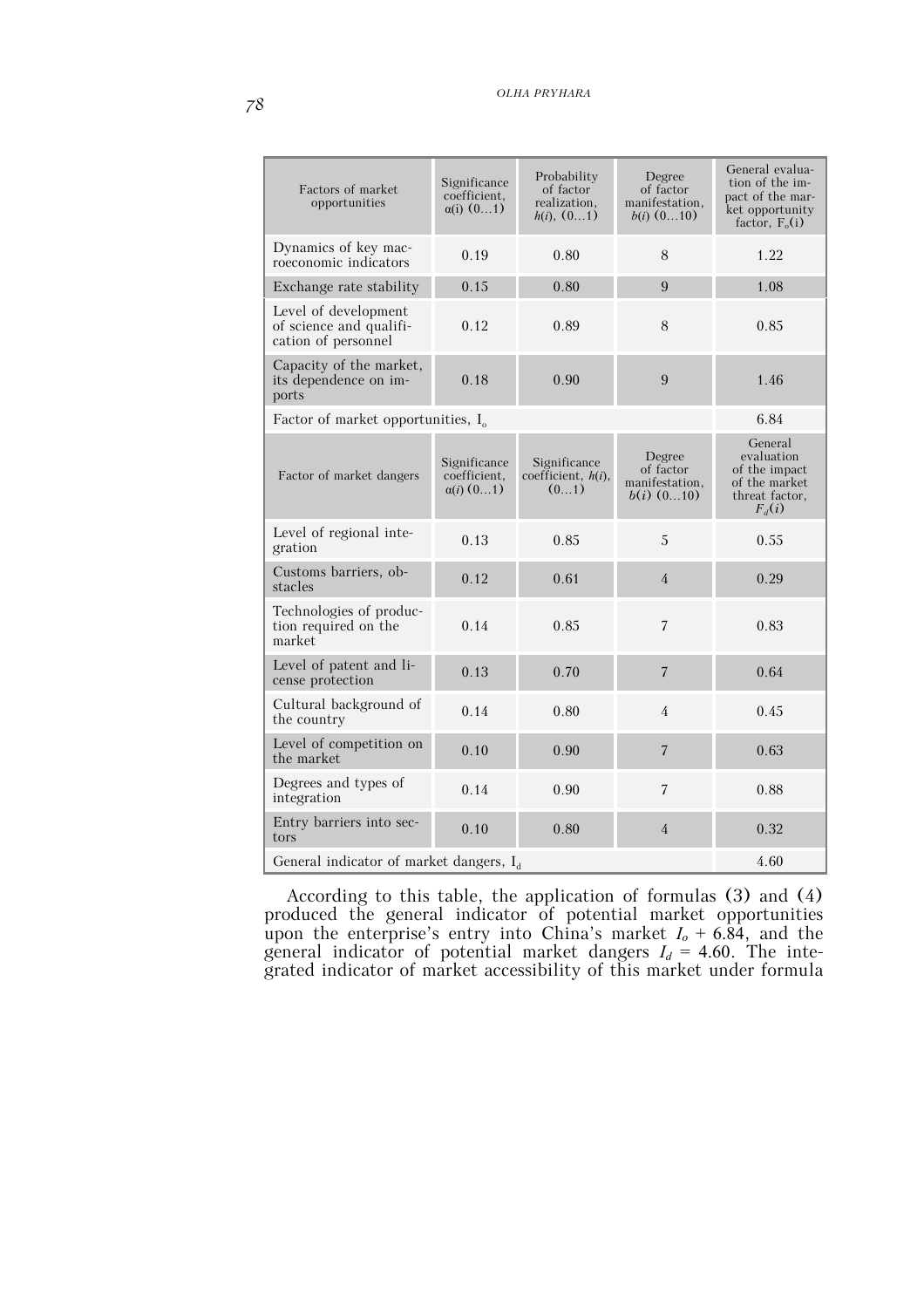(5) is 1.49, which speaks to market opportunities outweighing the market dangers 1.49 times when entering this market.

After obtaining the integrated indicators of market accessibility, the enterprise should estimate the integrated indicators of the ability to realize its economic interests in the chosen market. Relying on information about countries under review as well as on the techniques for estimating the above proposal, let us examine the ability of enterprise's realization of its economic interests – an increase in sales by US  $$100,000 - by entering China's market. The enterprise can$ realize this economic interest by realizing its partial interests owing to: the market's high capacity that is suppressed by imports; positive market dynamics; low intensity of competition on the market; and high competitiveness of products.

| No             | Enterprise's partial<br>economic interests                                                               | Probability of<br>the enterprise<br>realizing its<br>partial inter-<br>ests on the<br>market | Coefficient of<br>significance of<br>partial inter-<br>ests on the<br>market | Rated indica-<br>tor of the en-<br>terprise's re-<br>alization of its<br>partial inter-<br>ests on the<br>market | General rated<br>indicator of the<br>enterprise's re-<br>alization of its<br>partial interests<br>on the market |  |
|----------------|----------------------------------------------------------------------------------------------------------|----------------------------------------------------------------------------------------------|------------------------------------------------------------------------------|------------------------------------------------------------------------------------------------------------------|-----------------------------------------------------------------------------------------------------------------|--|
| 1              | High market capacity<br>suppressed by imports                                                            | 0.8                                                                                          | 0.20                                                                         | 10                                                                                                               | 1.60                                                                                                            |  |
| $\overline{2}$ | Positive market dy-<br>namics                                                                            | 0.7                                                                                          | 0.25                                                                         | 10                                                                                                               | 1.75                                                                                                            |  |
| 3              | Low intensity of com-<br>petition on the market                                                          | 0.7                                                                                          | 0.25                                                                         | 7                                                                                                                | 1.23                                                                                                            |  |
| $\overline{4}$ | High competitiveness<br>of products                                                                      | 0.8                                                                                          | 0.30                                                                         |                                                                                                                  | 1.68                                                                                                            |  |
|                | Integrated indicator of the enterprise's realization of its overall inter-<br>6.26<br>ests on the market |                                                                                              |                                                                              |                                                                                                                  |                                                                                                                 |  |

**Table 7. Evaluation of an enterprise's opportunities to realize its economic interests on China's market**

Proceeding from the analysis of data on the capacity and dynamics of China's market and the results of experts polls on the competitiveness of national medicines and the evaluation of the competition intensity rate, let us evaluate the enterprise's ability to realize its economic interests (see Table 7).

After entering in the «market accessibility  $-$  enterprise's ability to realize its economic interests» matrix the results of integrated indicators of market accessibility and the enterprise's ability to realize its economic interests, China will appear in square No.2, i.e. low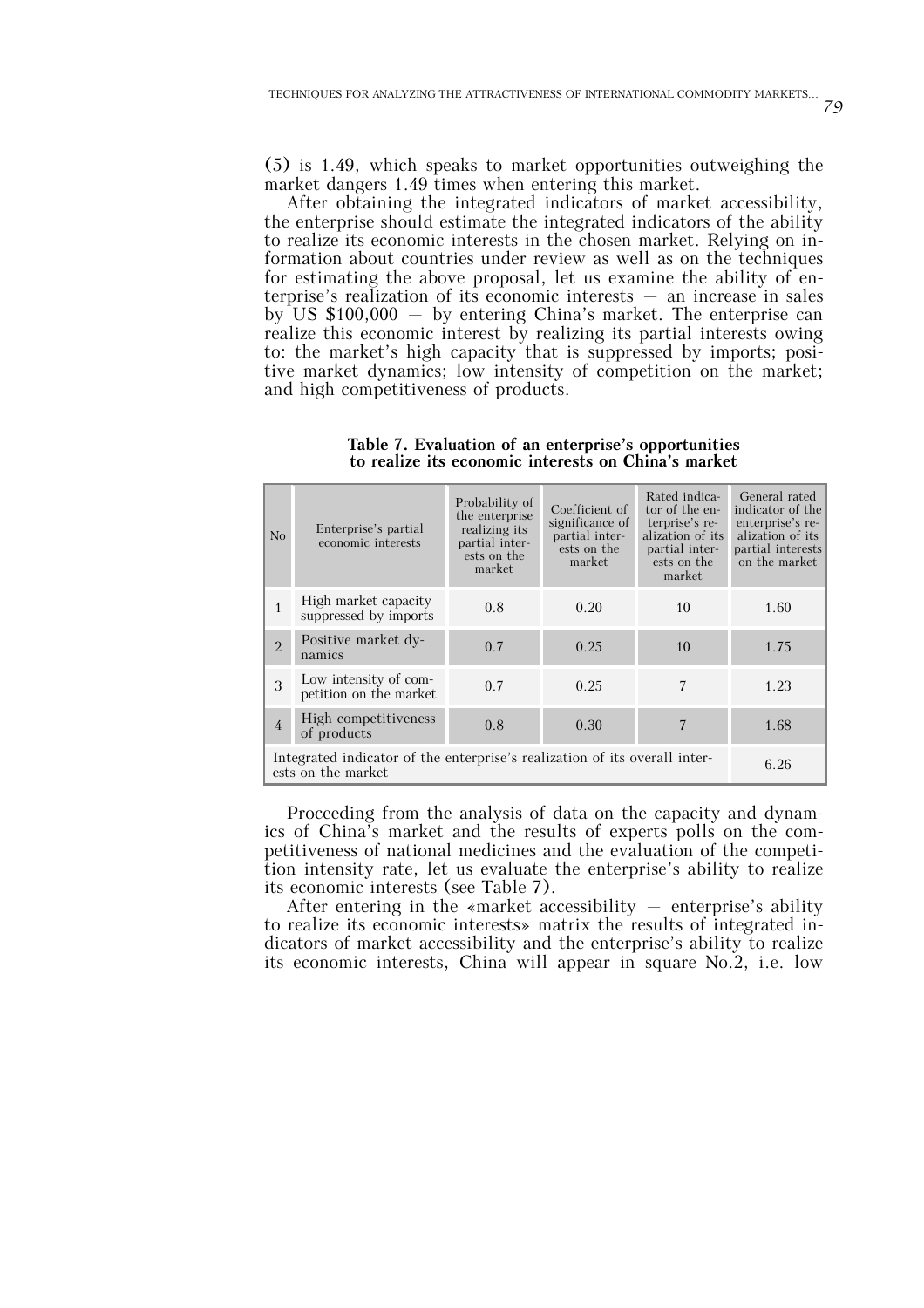market accessibility and medium opportunities of the enterprise for realizing its economic interests. Therefore, the strategy of the enterprise's entry into this market should avoid market dangers and minimize risks. Since the ratio of market dangers and opportunities is not optimal, the enterprise can employ the strategy of direct or indirect exports or arrange for contractual manufacturing. Given the specifics of the market that is considerably innovation-oriented, the most promising option would be to launch joint projects for the development and testing of medicines.

### **Conclusion**

With the invigoration of internationalization and globalization of the world economy, national economies are becoming more open and foreign economic relations more liberalized, which promotes the involvement of national enterprises in the world economic system. When an enterprise enters into international markets, it is faced with an especially important problem of evaluating their attractiveness, which requires taking into account the specifics of the international environment of business. For all the up-to-date research and design of market strategies for foreign trade-oriented enterprises, a clear definition of the category of attractiveness of international commodity markets is practically non-existent.

The analysis of the scientific developments concerning the issues of attractiveness of international commodity markets showed that this concept is usually related to the analysis of factors of a country's market environment and the activity of an enterprise entering these markets, as well as the quantitative and qualitative characteristics of a sectoral market, and are used alongside the concepts of competitive situation on the market and the enterprise's competitiveness. Therefore, we suggest to consider this category as a multilevel system of indicators: market at the mega-level  $-$  world level; macro-level – level of a country; mezo-level – level of an individual sector. As a result, we define the concept of attractiveness of international commodity markets as a degree of conformity between the state of factors of the market environment at the mega-, macroand mezo-levels and the economic interests of enterprises related to their entry and strategies on the international markets over the short, medium and long terms.

After analyzing the existing methods of choosing attractive markets for the enterprises to engage in international business, we proposed a stage-by-stage technique for analyzing the attractiveness of international commodity markets in order to frame effectual market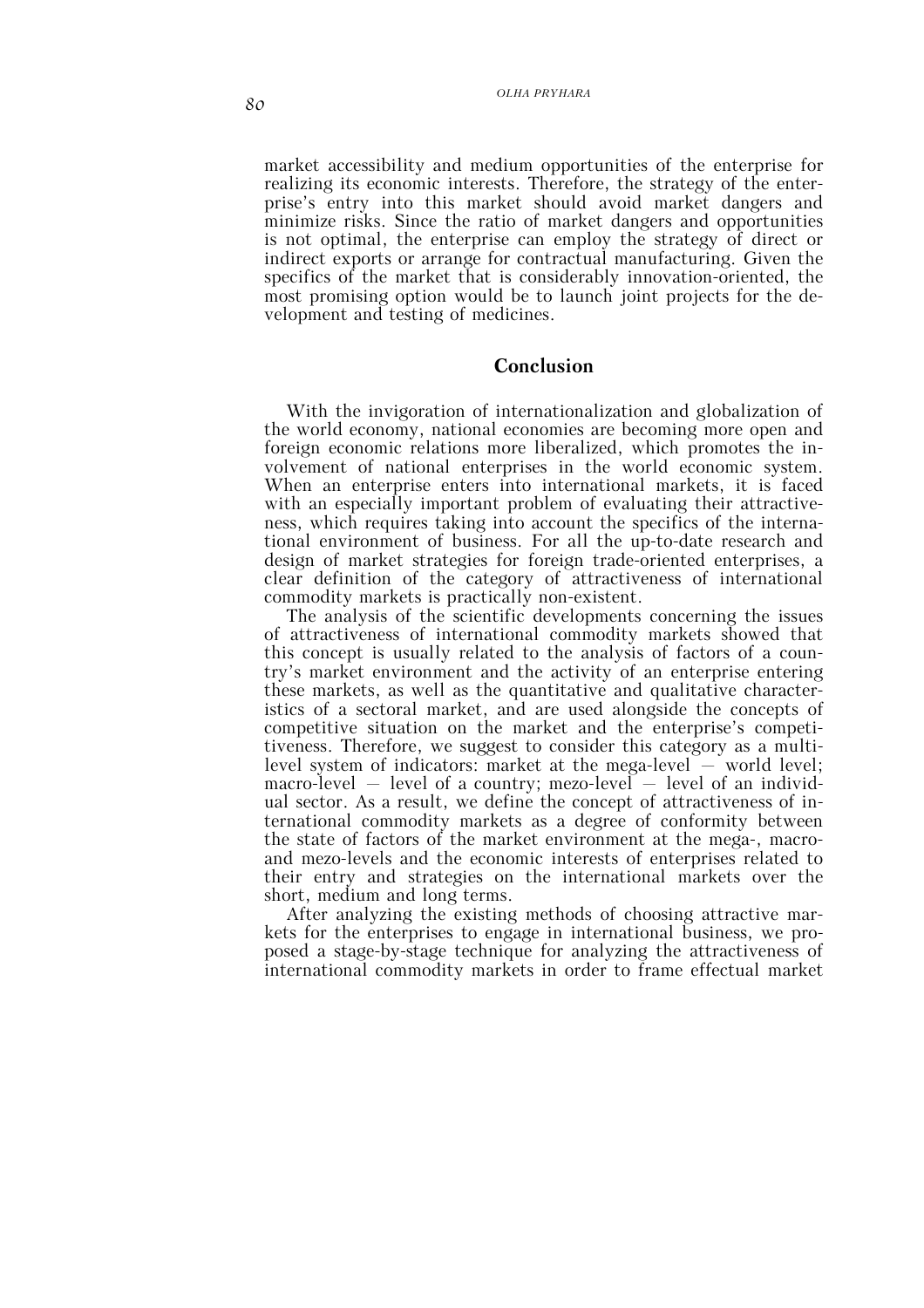strategies for the enterprises. The underlying basis of the proposed technique is to estimate the integrated indicators of market accessibility and ability of enterprises to realize their economic interests in target markets and bring the data of the indicators together into a  $\kappa$  and  $\kappa$  accessibility – enterprise's ability to realize its economic interests» matrix. The main advantage of the proposed technique is that it combines comprehensive and discrete models of market selection and concentrates on the economic interests of the subject that evaluates the market's attractiveness. This makes it possible for an enterprise to substantiate effective market strategies.

### **References**

1. Aaker David A. Strategic market management. – 3. ed. – N.Y. etc.: Wiley, 1992. – 394 p.

2. Cateora Philip R. International marketing. – 9 ed. – Boston. Mass.etc.: Irwin: McGraw-Hill, 1996. - 772 p.

3. Macmillan H. Doyle Peter. Marketing Management and Strategy. Prentice Hall, 1994.

4. Hollensen S. Global Marketing: a Market-Responsive Approach. Pearson Education, 2000.

5. Jenster P., Hussey D. Сompany Analysis. Determining strategic capability. John Wiley & Sons, Ltd., 2001.

6. Kotler. Marketing Management: Analysis, Planning, Implementation, and Control. 7th edition. Prentice Hall, 1991.

7. Porter M. E. Competition in Global Industries. – Boston, Mass.: Harvard Business School Press, 1986. – 581 с.

8. Porter M. E. Competitive Strategy: Techniques for Analyzing Industries and Competitors. – New York, N.Y.: Free Press, 1980. – 396 с.

9. Tampoe M. Strategic Management: Process, Content, and Implementation. – Oxford : Oxford UP, 2000. – 361 p.; Маджаро С. Международный маркетинг / Пер. с англ. – М.,1987. (S.Madjaro. International Marketing. Translated from English. Moscow, 1987).

10. *Marketing v mezhdunarodnom biznesse.* [Y.Avdokushin. Mar-keting in International Business. Manual. Moscow. Dashkov & Co. Pub-lishing-Trade Corporation. 2002, p. 88].

11. *Mezhdunarodny marketinh.* [Y. Azarian. International Marketing. Kyiv. Studcenter Publishers, 1998, p. 200].

12. *Konkurentsiya: analiz,strategiya i praktika.* [G.Azoyev. Competition: Analysis and Practice. Moscow. Center for Economics and Marketing. 2000, p.208].

13. *Mezhdunarodny marketing* [G.Bakiyev, S.Nkikiforova.

International Marketing. St.Petersburg. Piter Publishers, 2001, p.512].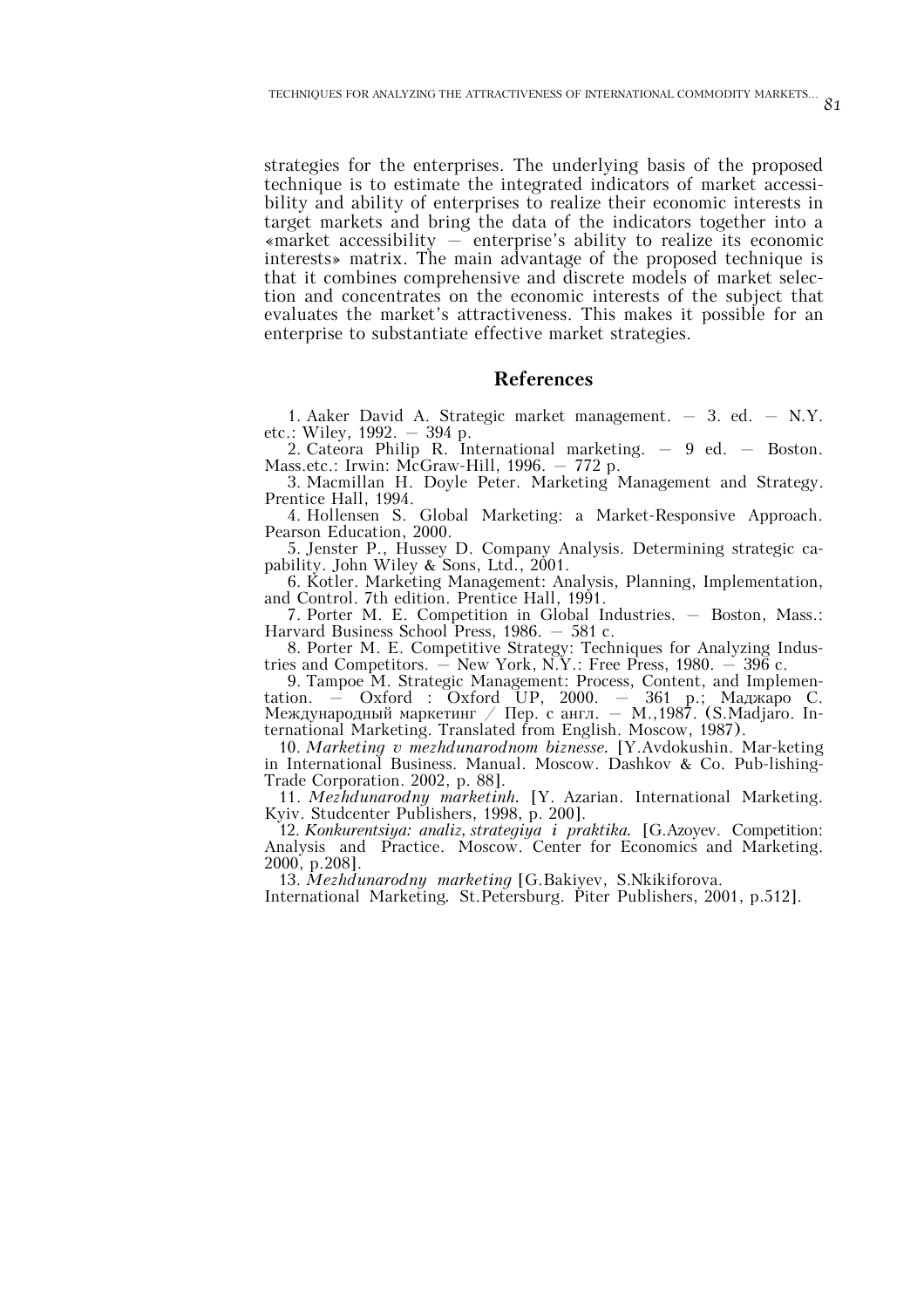### *OLHA PRYHARA*

14. *Vyvoz kapi-tala: svoya kompaniya za rubezhom. Posobiye dlya predprinimatelei.*[A. Bulatov. Export of Capital: Your Company Abroad. Manual for Busi-nessmen. Moscow. BEK Publishers, 1996, p. 304]

15. *Strategicheskoye upravleniye.* [O.Vikhanskhy. Strategic Management. Moscow. Gardariki Publishers, 2003, p.292].

16. P. Gake,P. Jackson. Learn to Analyze the Market. Lviv. Sabre-Svitlo Ukrainian-American Foundation, 1995, p. 270.

17. *Mezhdunarodnoye kommercheskoye delo.* [I.Grechikova. International Commercial Business. Moscow. Banks and Exchanges. 1996, p. 201].<br>18. Teoriya veroyatnostei i matematicheskaya statistika.

18. *Teoriya veroyatnostei i matematicheskaya statistika.* [I.Gikhman, A. Skorokhod, M. Yadrenko. The Probab

19. G. Daniels, Li Radeba. International Business: External Environment and Business Transactions. Translated from English, sixth edition. Moscow. Delo Publishers, 1998, p. 784.

20. G.Daniels, Li Radeba. International Business: External Environment and Business Transactions. Translated from English, sixth edition. Moscow. Delo Publishers, 1998, pp. 520–522.

21. G.Lamben. Market-Oriented Management. Translated from English. St.Petersbrug. Piter Publishers, 2004, p. 800.

22. (O'Shaughnessy. Competitive Marketing. Strategic Approach/ S.Zhyltsov [translated from English]. St.Petersburg. Piter Publishers, 2002, p. 12.

23. *Natsionalni ekonomiky v globalnomu konkurentnomu seredovyshchi.* [Y.Pakhomov, D.Lukianenko, B.Hubsky. National Economies in a Global Competitive Environment. Kyiv. Ukraina Publishers. 1997, p. 237]

24. M.Porter. Competition. Translated from Eng-lish. Moscow. Williams Publishing House, 2002, p.174.